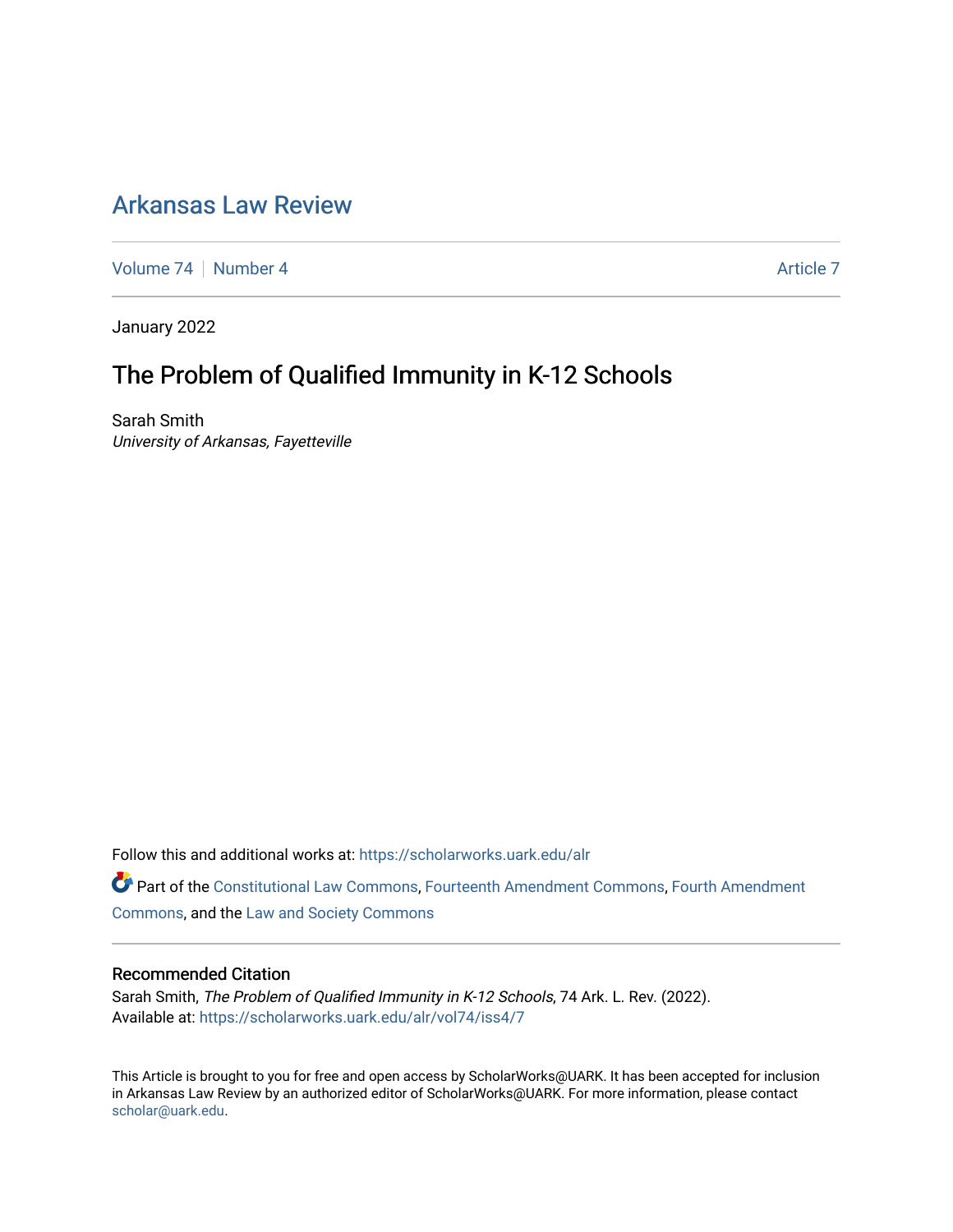## **THE PROBLEM OF QUALIFIED IMMUNITY IN K-12 SCHOOLS**

#### Sarah Smith\*

#### **I. INTRODUCTION**

When thirteen-year-old Savana Redding arrived at school one autumn day in 2003, she was not expecting to be pulled out of her math class and strip searched.<sup>1</sup> But, that is exactly what happened after the assistant principal suspected her of possessing and distributing "prescription-strength ibuprofen" and "over-thecounter . . . naproxen" after receiving information from another student.<sup>2</sup> After Savana consented to a search of her backpack and other belongings—a search which turned up no evidence of drug possession—the assistant principal asked the school nurse and administrative assistant to search Savana's clothes.<sup>3</sup> To do this, the school officials asked Savana "to remove her jacket, socks, and shoes," followed by her pants and shirt. $4$  As if this was not enough, they then told Savana "to pull her bra out to the side and shake it, and to pull out the elastic of her underpants, thus exposing her breasts and pelvic area . . . ."5 Ultimately, the school

\* J.D. Candidate, University of Arkansas School of Law, 2022. Articles Editor for the *Arkansas Law Review*, 2021-2022. The author sincerely thanks Professor Danielle Weatherby for her help, advice, and support throughout the writing process. The author also thanks Gray Norton for her invaluable encouragement and advice and the entire *Arkansas Law Review* staff, especially Caleb Epperson, for the countless hours they spent cite checking and editing. Finally, the author also gives a special thank you to her mother, father, and brothers for their encouragement and support throughout the writing process and her entire law school career.

<sup>1.</sup> Safford Unified Sch. Dist. No. 1 v. Redding, 557 U.S. 364, 368 (2009).

<sup>2</sup>*. Id.* That student, Marissa, was also subjected to a strip search before the school officials' search of Savana, during which the school did not find any pills. *Id.* at 373.

<sup>3</sup>*. Id.* at 368-69.

<sup>4</sup>*. Id.* at 369.

<sup>5</sup>*. Redding*, 557 U.S. at 369.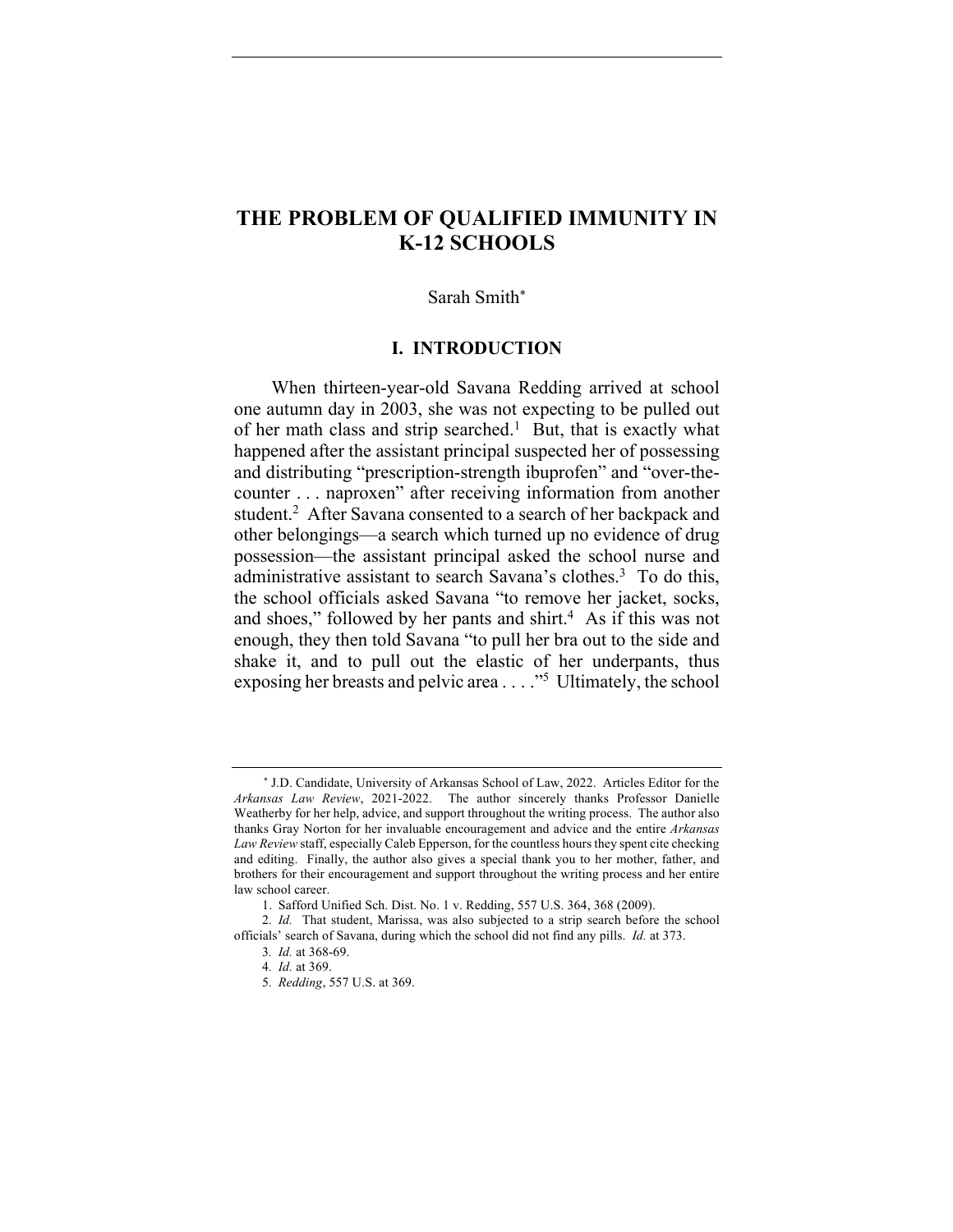officials did not find any pills after the "embarrassing, frightening, and humiliating" strip search. $6$ 

In response to the strip search, Savana's mother filed suit against the school, the assistant principal, the administrative assistant, and the school nurse for violating Savana's Fourth Amendment rights.<sup>7</sup> The case made it to the Supreme Court, which found that although the strip search violated Savana's Fourth Amendment rights, qualified immunity protected the school officials from liability because the law surrounding school strip searches was not "sufficiently clear."8 This is the most recent Supreme Court case that addresses qualified immunity's application to public school officials.

However, numerous lower courts have also held that qualified immunity protected school officials in cases with other forms of egregious conduct against students.<sup>9</sup> Lower courts' applications of qualified immunity as a shield for school personnel have created a problem for students and their parents who attempt to sue school officials for wrongful conduct but are barred because of the doctrine's broad application.<sup>10</sup> This Comment argues that the Supreme Court should abolish qualified immunity in Section 1983 cases, which enables private individuals to sue government actors for civil rights violations,<sup>11</sup> against public school officials.

10*. See* Amanda Harmon Cooley, *An Efficacy Examination and Constitutional Critique of School Shaming*, 79 OHIO ST. L.J. 319, 345 (2018).

<sup>6</sup>*. Id.* at 369, 374-75.

<sup>7</sup>*. Id.* at 369.

<sup>8</sup>*. Id.* at 378-79.

<sup>9</sup>*. See, e.g.*, Thomas *ex rel.* Thomas v. Roberts, 323 F.3d 950, 951-52 (11th Cir. 2003) (teacher entitled to qualified immunity after performing strip searches of fifth grade students after twenty-six dollars disappeared from the teacher's desk); Harris v. Robinson, 273 F.3d 927, 929, 931 (10th Cir. 2001) (teacher entitled to qualified immunity after making student clean out a toilet with his bare hands); Heidemann v. Rother, 84 F.3d 1021, 1025-26, 1033 (8th Cir. 1996) (school district and physical therapist entitled to qualified immunity after using a blanket wrapping technique to restrain a mentally and physically disabled student for over one hour, allowing flies to enter the student's nose and mouth); Hagan v. Hous. Indep. Sch. Dist., 51 F.3d 48, 50, 53-54 (5th Cir. 1995) (school principal entitled to qualified immunity after failing to sufficiently respond to complaints of sexual molestation by a coach even though he failed to follow the steps for handling sexual abuse complaints in the school handbook).

<sup>11</sup>*. See* 42 U.S.C. § 1983.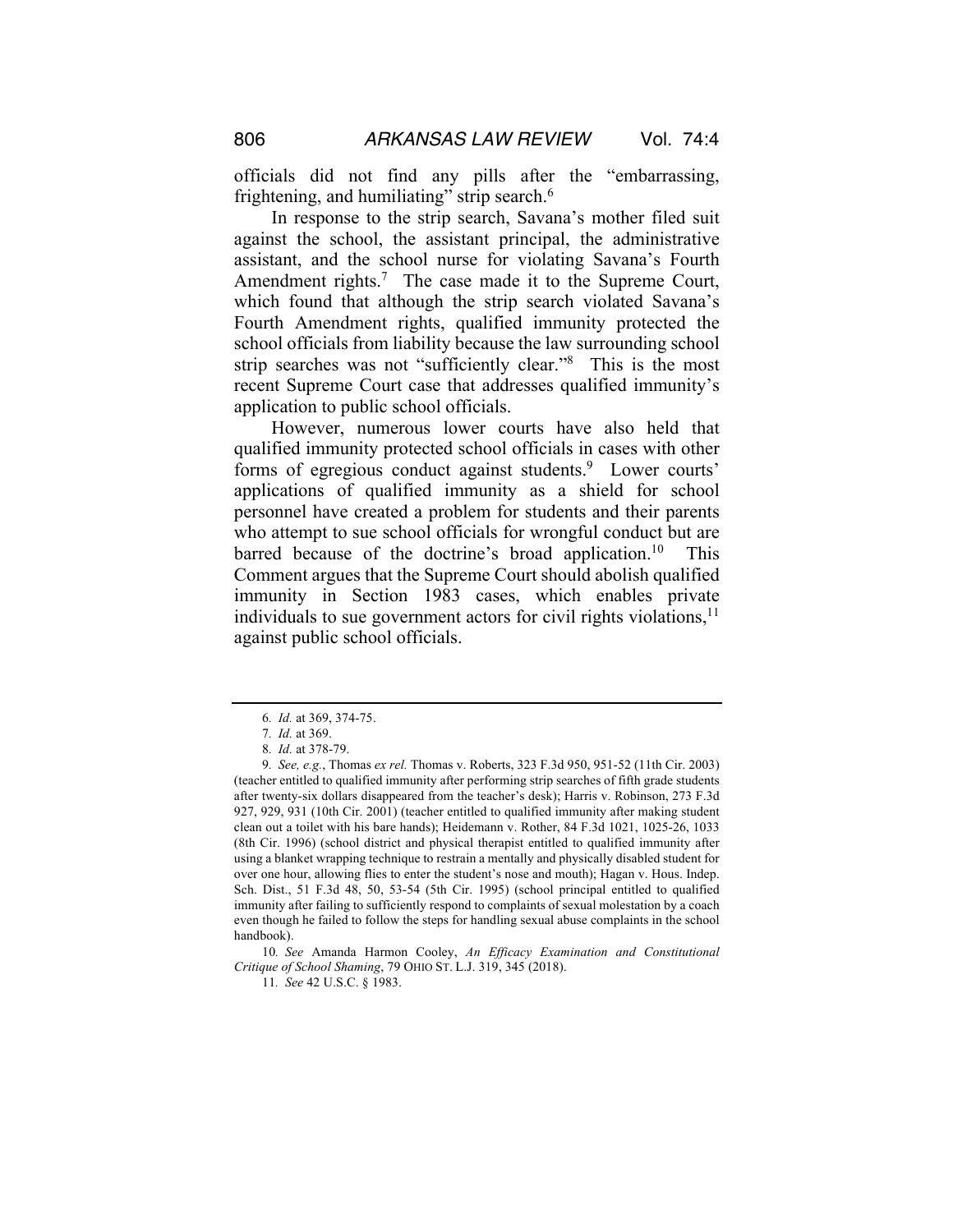The modern-day application of the doctrine, particularly how courts view and apply the "clearly established" prong, allows school officials to escape liability for egregious acts against students. Indeed, courts applying the "clearly established" prong require the facts in a particular case to be strikingly similar, substantially similar, or nearly identical to a previous case that "a reasonable official would understand that what he is doing violates" the constitutional right at issue.<sup>12</sup> If the Supreme Court rejected qualified immunity for public school officials, students would have a greater chance of winning their Section 1983 claims.

In the absence of qualified immunity as an affirmative defense for school officials, courts should evaluate claims against these officials based on the nature of the claimed injury, applying existing standards. *First*, courts should continue to evaluate claims for Fourth Amendment violations through the *New Jersey v. T.L.O.* standard for school searches<sup>13</sup> and the *Ingraham v. Wright* standard for corporal punishment.<sup>14</sup> *Second*, regarding Fourteenth Amendment violations, courts should continue to use the already burdensome "shocks-the-conscience" test for substantive Due Process violations.<sup>15</sup> *Third*, concerning First Amendment violations, courts should continue to apply heightened scrutiny, based on the quartet of Supreme Court cases that govern issues implicating student speech rights.<sup>16</sup>

To be clear, practically, these standards already govern a student's Section 1983 claim after it survives the defendant's dispositive motion grounded in qualified immunity. However, this Comment argues that the Supreme Court should reject qualified immunity in these cases because it has been an additional barrier for vindications of students' constitutional rights. Relying on these standards alone, without the interference

<sup>12.</sup> Anderson v. Creighton, 483 U.S. 635, 640 (1987).

<sup>13.</sup> 469 U.S. 325, 341-42 (1985).

<sup>14.</sup> 430 U.S. 651, 674 (1977).

<sup>15</sup>*. See* Lewis M. Wasserman, *Students' Freedom From Excessive Force by Public School Officials: A Fourth or Fourteenth Amendment Right?*, 21 KAN. J.L. & PUB. POL'Y 35, 51-61 (2011).

<sup>16</sup>*. See* Morse v. Frederick, 551 U.S. 393 (2007); Hazelwood Sch. Dist. v. Kuhlmeier, 484 U.S. 260 (1988); Bethel Sch. Dist. No. 403 v. Fraser, 478 U.S. 675 (1986); Tinker v. Des Moines Indep. Cmty. Sch. Dist., 393 U.S. 503 (1969).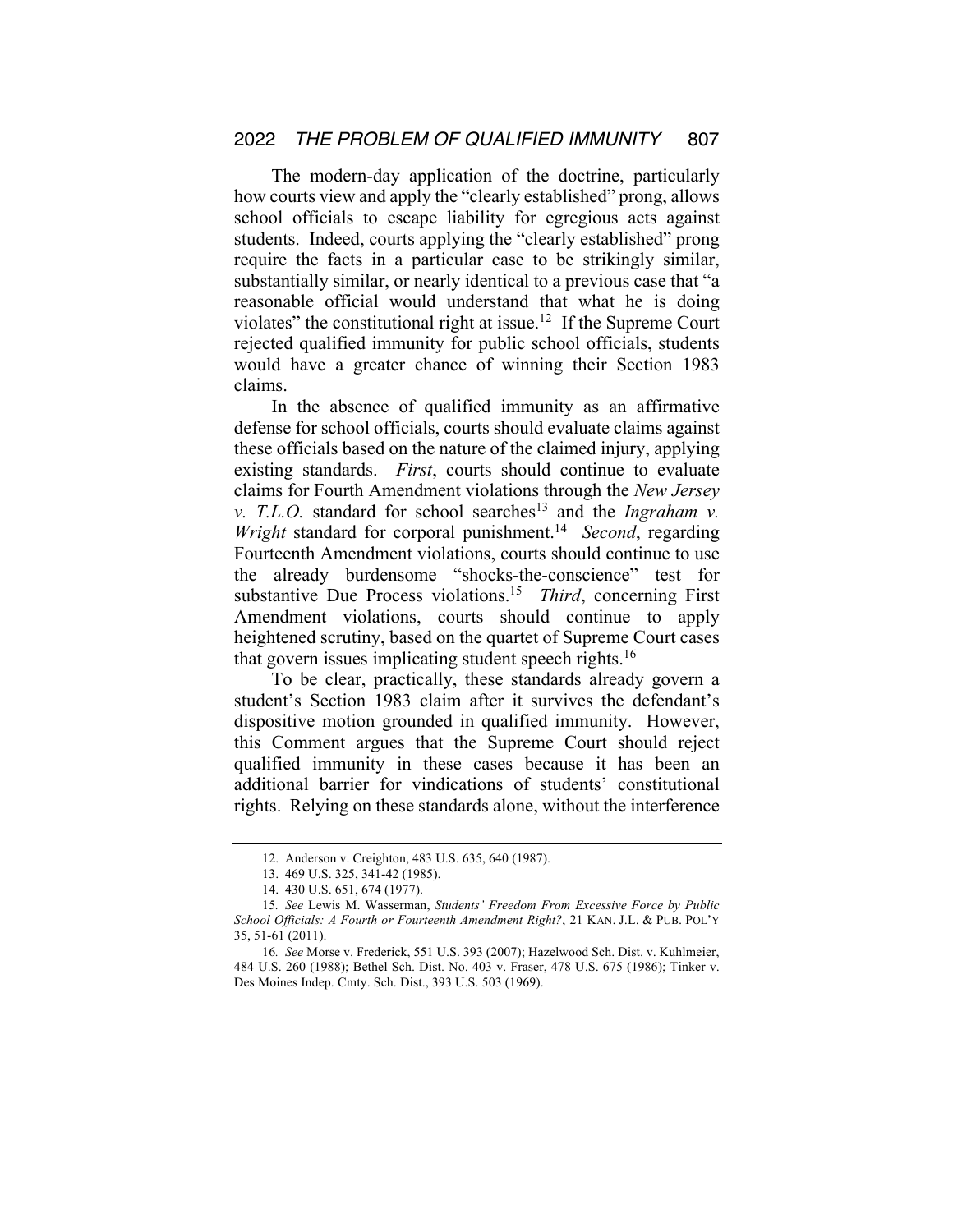of the qualified immunity defense, will more effectively balance vindication of student rights with school officials' discretion to control the learning environment.<sup>17</sup> The existing standards also provide adequate notice to school officials about what behaviors are and are not permissible when performing their job duties because they are sufficiently clear to define the contours of the implicated constitutional rights.<sup>18</sup>

This Comment includes four parts. Part II explains the doctrine of qualified immunity and its policy justifications and summarizes other protections for school officials to defend against Section 1983 claims. It then argues that the modern application of qualified immunity is inappropriate in the K-12 public school context because it fails to support the Supreme Court's policy justifications for the doctrine. Part III analyzes the existing legal standards and structures that should continue to inform courts' evaluations of students' claims for constitutional violations against school officials. This Part lays out the *T.L.O.* standard for Fourth Amendment claims for unreasonable searches, describes the burdensome "shocks-the-conscience" test for Fourteenth Amendment excessive punishment claims, and explains how First Amendment claims for violations of student speech are analyzed under heightened scrutiny. Part IV considers the implications of abolishing qualified immunity for public school officials and relying on the existing legal standards alone to evaluate students' Section 1983 claims.

In conclusion, this Comment suggests that abolishing qualified immunity as a defense for K-12 public school officials will respect the policy justifications of qualified immunity while providing an avenue for more successful student claims asserted against school officials under Section 1983. Allowing traditional legal standards alone to guide students' Section 1983 claims will effectively balance public and private interests by securing greater protections for students' constitutional rights, shielding school officials from financial liability where appropriate, providing adequate notice of the types of conduct that violate

<sup>17</sup>*. See infra* Part III.

<sup>18</sup>*. See infra* Parts III-IV.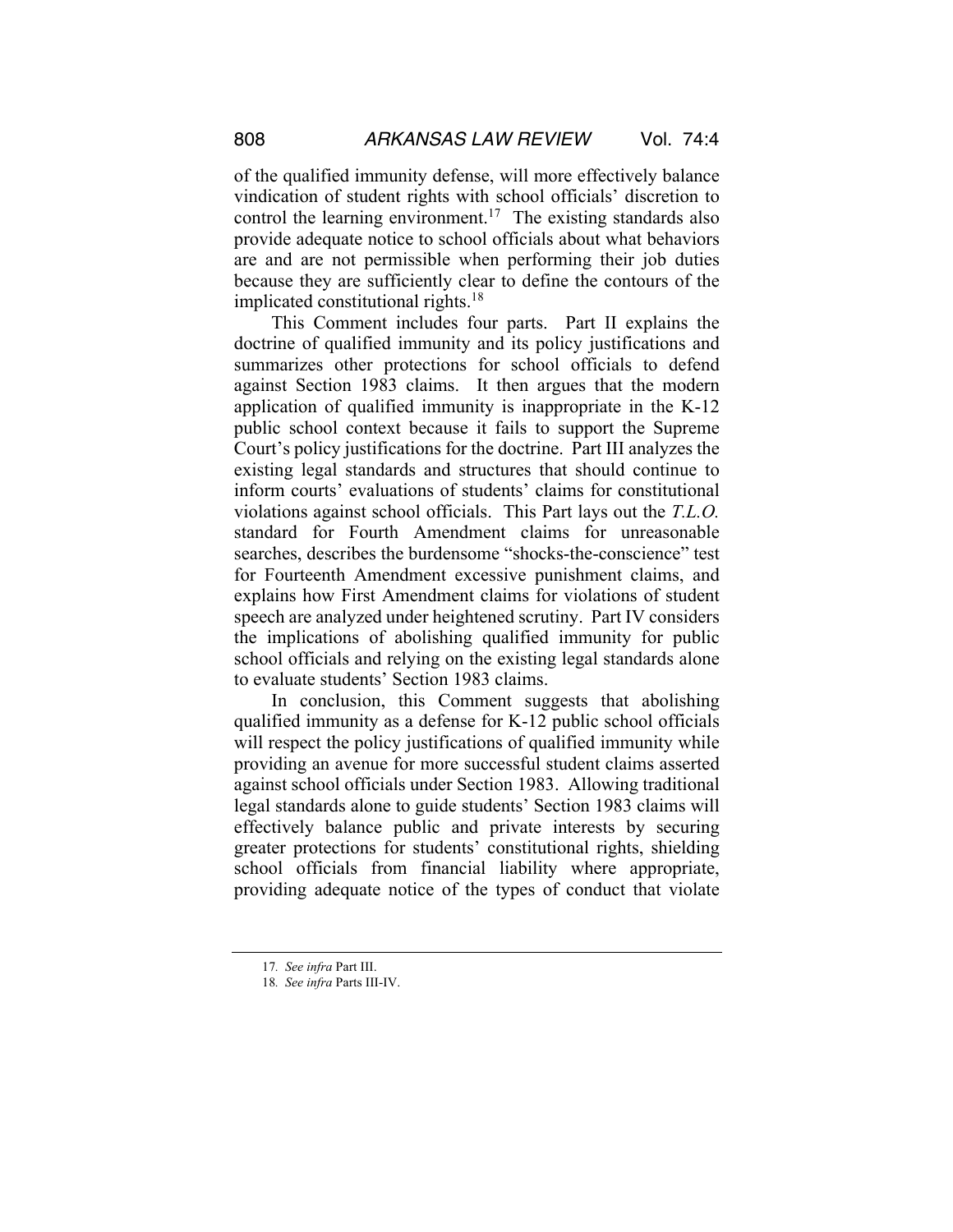constitutional protections, and respecting school officials' discretion to perform their duties as educators.<sup>19</sup>

## **II. QUALIFIED IMMUNITY AND OTHER PROTECTIONS**

To fully understand why the modern application of the doctrine of qualified immunity has failed in the K-12 public school context, it is instructive to look at how the doctrine began and how it has evolved in the Supreme Court. This Part traces the Supreme Court's introduction of the doctrine in the public school context, its subsequent transformation to its modern iteration, and scholars' support of the doctrine. It then discusses other protections that are available to public school officials and districts when students bring Section 1983 claims for violations of their constitutional rights. This Part concludes with a discussion of why courts' modern applications of qualified immunity are inappropriate in the K-12 context.

#### **A. Qualified Immunity**

The main statutory mechanism for students to vindicate their constitutional rights in claims against teachers is 42 U.S.C. § 1983, which provides that anyone who, "under color of any statute, ordinance, regulation, custom, or usage, of any State or Territory or the District of Columbia," deprives another "of any rights, privileges, or immunities secured by the Constitution and laws, shall be liable to the party injured in an action at law, suit in equity, or other proper proceeding for redress."20 Although written broadly, Section 1983 has its limits, including several immunities for government officials.<sup>21</sup> Courts have traditionally

<sup>19.</sup> Courts' applications of qualified immunity are problematic in all areas, not just K-12 public schools. However, it is important to focus on qualified immunity in the school context because schools are charged with the important task of "educating the young for citizenship[, which] is reason for scrupulous protection of Constitutional freedoms of the individual." *Tinker*, 393 U.S. at 507 (quoting W. Va. State Bd. of Educ. v. Barnette, 319 U.S. 624, 637 (1943)). Thus, this Comment is limited to qualified immunity in the K-12 public school context.

<sup>20.</sup> 42 U.S.C. § 1983.

<sup>21.</sup> David C. Blickenstaff, *Strip Searches of Public School Students: Can* New Jersey v. T.L.O. *Solve the Problem?*, 99 DICK. L. REV. 1, 19-20 (1994).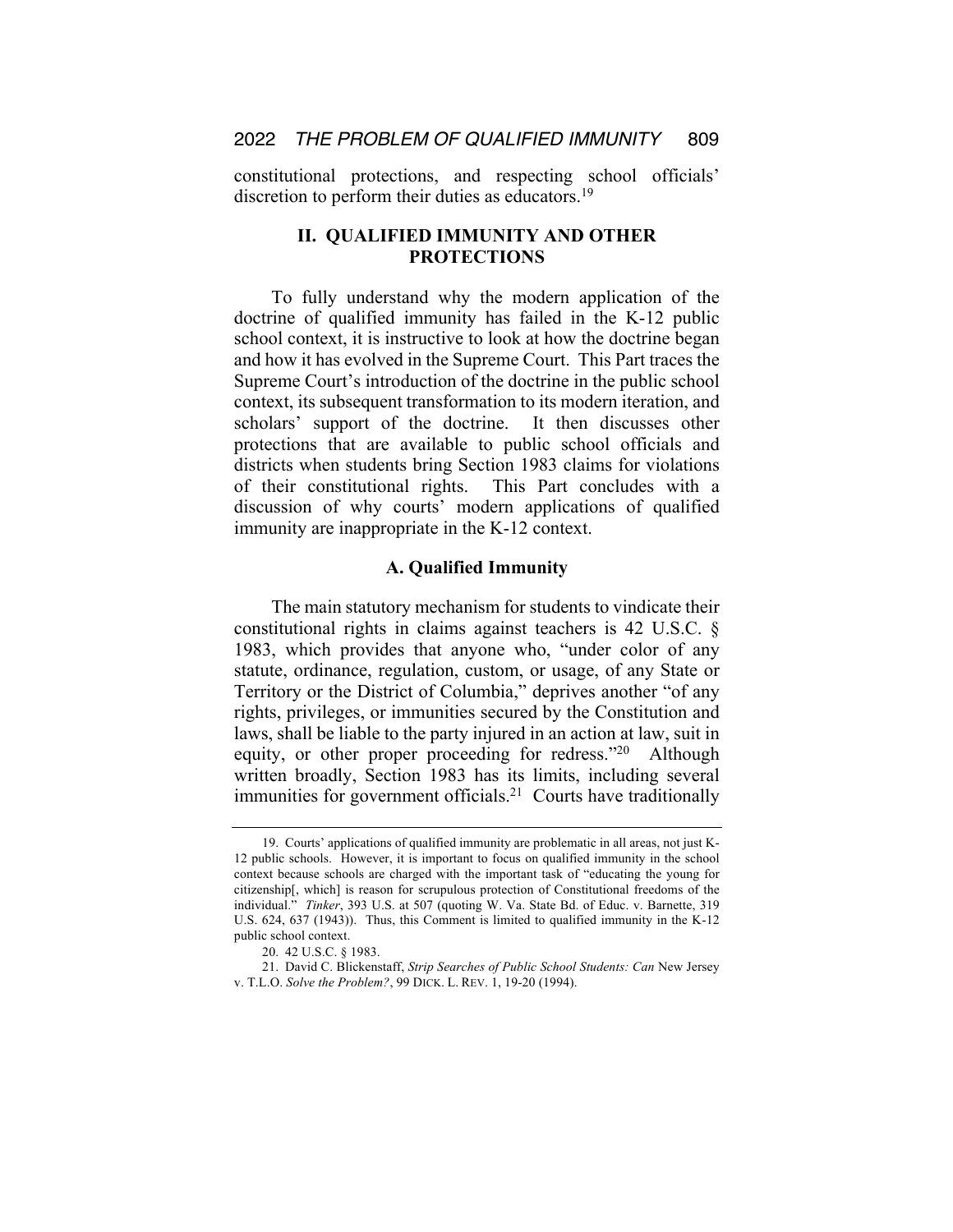allowed school officials to raise qualified immunity as an affirmative defense against claims of civil rights violations.22 Qualified immunity is a "judicial construct"23 created because the Supreme Court determined "that an individual's right to compensation for constitutional violations and the deterrence of unconstitutional conduct should be subordinated to the governmental interest in effective and vigorous execution of governmental policies and programs."24

The Supreme Court first addressed qualified immunity's application to school officials in *Wood v. Strickland*. 25 In that case, Arkansas high school students brought a Section 1983 action against two school administrators, claiming that the administrators violated their Due Process rights when they expelled the students for possessing and consuming alcohol at an extracurricular meeting in violation of a school regulation.<sup>26</sup> The Court held:

[A] school board member is not immune from liability for damages under § 1983 if he knew or reasonably should have known that the action he took within his sphere of official responsibility would violate the constitutional rights of the student affected, or if he took the action with the malicious intention to cause a deprivation of constitutional rights or other injury to the student. $27$ 

The *Wood* Court based this holding on the principle that "the school disciplinary process . . . necessarily involves the exercise of discretion . . ." and reasoned that denying immunity to school officials "would contribute not to principled and fearless decision-making but to intimidation."28

The Court modified its *Wood* holding in *Harlow v. Fitzgerald*, which introduced the modern qualified immunity

<sup>22</sup>*. Id.* at 20; *see also* Harlow v. Fitzgerald, 457 U.S. 800, 815 (1982).

<sup>23.</sup> Blickenstaff, *supra* note 21, at 21. *But see* Aaron L. Nielson & Christopher J. Walker, *A Qualified Defense of Qualified Immunity*, 93 NOTRE DAME L. REV. 1853, 1858 (2018) (arguing that qualified immunity is "an unquestioned principle of American statutory law").

<sup>24.</sup> David Rudovsky, *The Qualified Immunity Doctrine in the Supreme Court: Judicial Activism and the Restriction of Constitutional Rights*, 138 U. PA. L. REV. 23, 36 (1989).

<sup>25.</sup> 420 U.S. 308, 318-22 (1975).

<sup>26</sup>*. Id.* at 309-11.

<sup>27</sup>*. Id.* at 322.

<sup>28</sup>*. Id.* at 319 (citing Pierson v. Ray, 386 U.S. 547, 554 (1967)).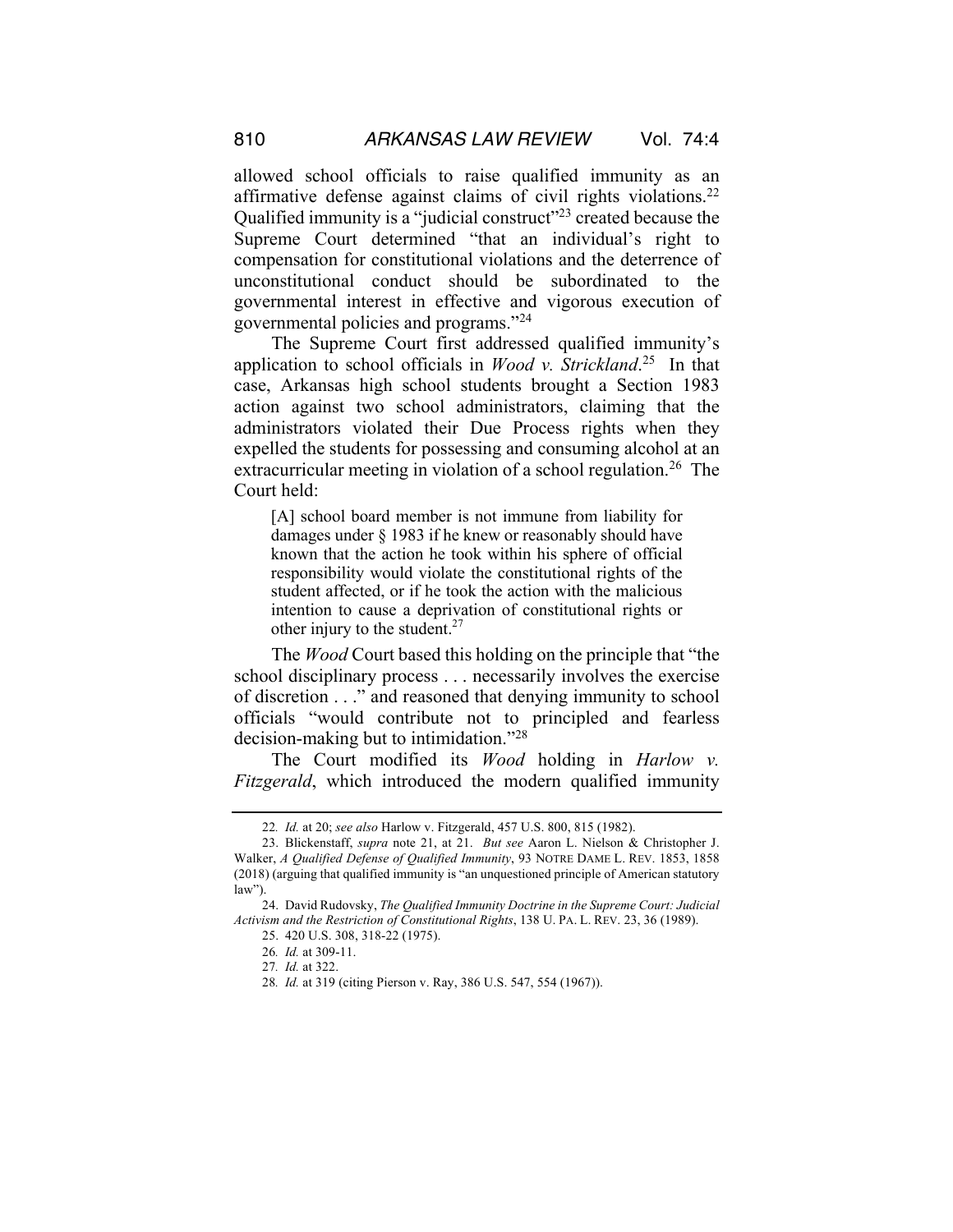doctrine.29 Although *Harlow* involved presidential aides rather than school officials, it introduced the current qualified immunity defense school officials raise in response to claims of constitutional violations.30 Justice Powell noted that the *Wood* holding involved both an objective component and a subjective component but found the subjective component created "substantial costs" in the litigation of whether the government officials acted in good faith in carrying out their duties.<sup>31</sup> In response, the Court articulated a new test for the application of the qualified immunity doctrine: "government officials performing discretionary functions, generally are shielded from liability for civil damages insofar as their conduct does not violate clearly established statutory or constitutional rights of which a reasonable person would have known."32 The new test wholly eliminated the subjective component articulated in *Wood* and reworked the objective component to include the "clearly established" language on which courts rely so heavily today.<sup>33</sup>

*Anderson v. Creighton* further expanded the protection granted to government officials under the qualified immunity doctrine.<sup>34</sup> In that case, an F.B.I. agent conducted a warrantless search of a family while pursuing the suspect of a bank robbery.<sup>35</sup> Justice Scalia explained that "if the test of 'clearly established law' were to be applied" too generally, "it would bear no relationship to the 'objective legal reasonableness' that is the touchstone of *Harlow*."36 Thus, he clarified that "[t]he contours of the [constitutional] right must be sufficiently clear that a reasonable official would understand that what he is doing violates that right."37 Under this rule, it is substantially easier for government officials, including public school officials, to avoid liability.<sup>38</sup>

<sup>29.</sup> 457 U.S. 800, 818 (1982).

<sup>30</sup>*. Id.* at 802.

<sup>31</sup>*. Id.* at 815-16.

<sup>32</sup>*. Id.* at 818.

<sup>33.</sup> Blickenstaff, *supra* note 21, at 22; *Harlow*, 457 U.S. at 818.

<sup>34.</sup> 483 U.S. 635, 639-40 (1987).

<sup>35</sup>*. Id.* at 637.

<sup>36</sup>*. Id.* at 639.

<sup>37</sup>*. Id.* at 640.

<sup>38.</sup> Blickenstaff, *supra* note 21, at 23.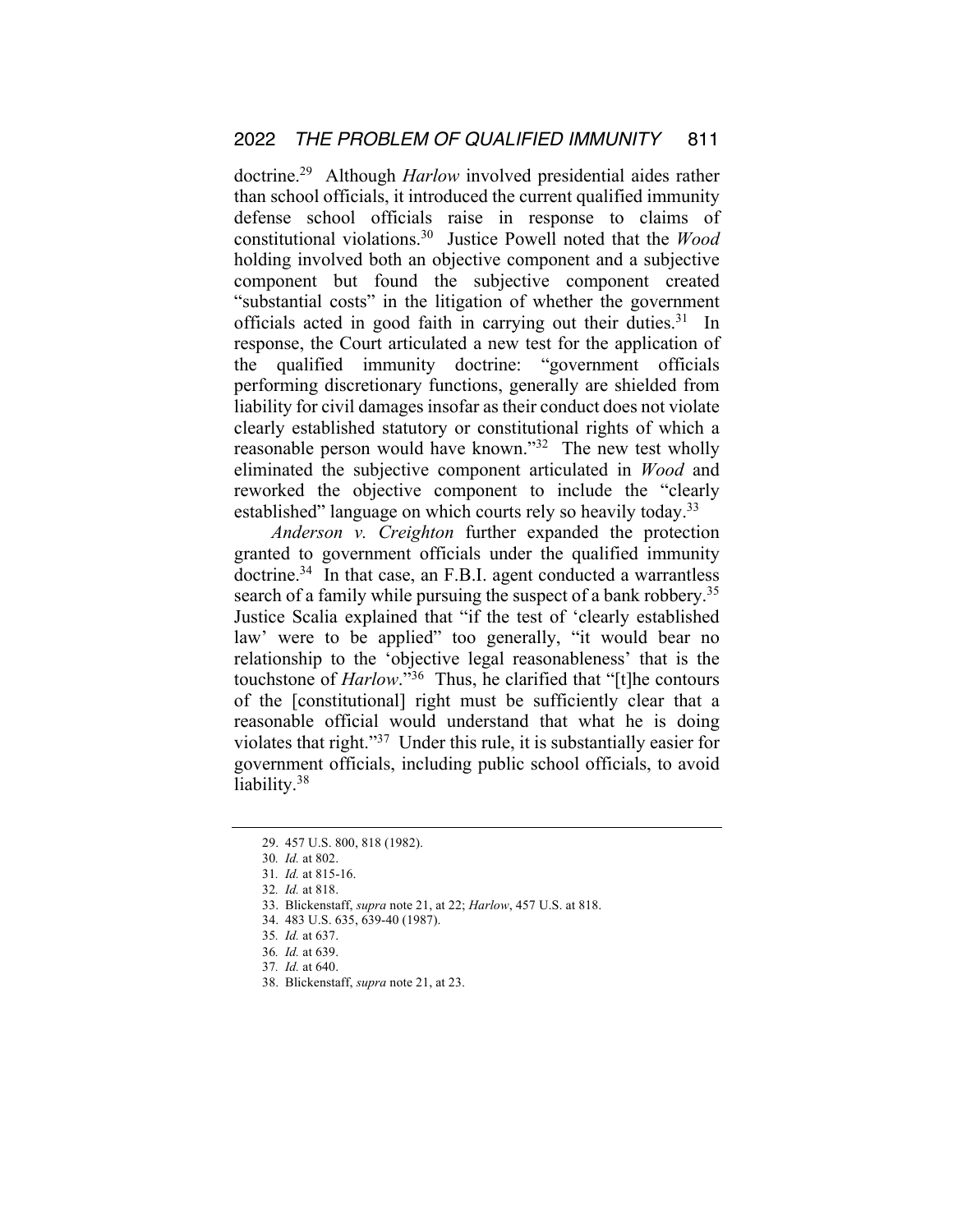*Pearson v. Callahan* is another important qualified immunity decision.<sup>39</sup> In that case, "state law enforcement officers . . . conducted a warrantless search of [the respondent's] house incident to his arrest for the sale of methamphetamine to an undercover informant  $\dots$  ."<sup>40</sup> The Court overturned its previous ruling in *Saucier v. Katz* which required courts first to determine "whether 'the facts alleged show the officer's conduct violated a constitutional right'" and then to decide "whether the right was clearly established."41 The Court in *Pearson* held that "[t]he judges of the district courts and courts of appeals should be permitted to exercise their sound discretion in deciding which [one] of the two prongs of the qualified immunity analysis should be addressed first in light of the circumstances in the particular case at hand."42 Following this decision, many courts have failed to reach the first prong (i.e., "whether the conduct violated a constitutional right") and have focused solely on the "clearly established" prong of qualified immunity.<sup>43</sup>

As discussed in Part I, the most recent Supreme Court case applying qualified immunity to school officials is *Safford Unified School District No. 1 v. Redding*. 44 The Court held that a school principal was entitled to qualified immunity after he strip searched a thirteen-year-old girl because he suspected her of bringing prescription-strength ibuprofen and over-the-counter naproxen to school.<sup>45</sup> While the Court did not spend much of its opinion discussing qualified immunity, it found that even though the principal's search of the student's bra and underwear was unreasonable, the law surrounding school strip searches was unclear.46 Therefore, the principal was not expected to know that his conduct would violate the student's Fourth Amendment right to be free from unreasonable searches. $47$  This decision renewed

<sup>39.</sup> 555 U.S. 223, 227 (2009).

<sup>40</sup>*. Id.*

<sup>41</sup>*. Id.* at 232 (quoting Saucier v. Katz, 533 U.S. 194, 201 (2001)).

<sup>42</sup>*. Id.* at 236.

<sup>43.</sup> Susan Bendlin, *Qualified Immunity: Protecting "All but the Plainly Incompetent" (and Maybe Some of Them, Too)*, 45 J. MARSHALL L. REV. 1023, 1041 (2012).

<sup>44.</sup> 557 U.S. 364, 368 (2009).

<sup>45</sup>*. Id.*

<sup>46</sup>*. Id.*

<sup>47</sup>*. Id.* at 378-79.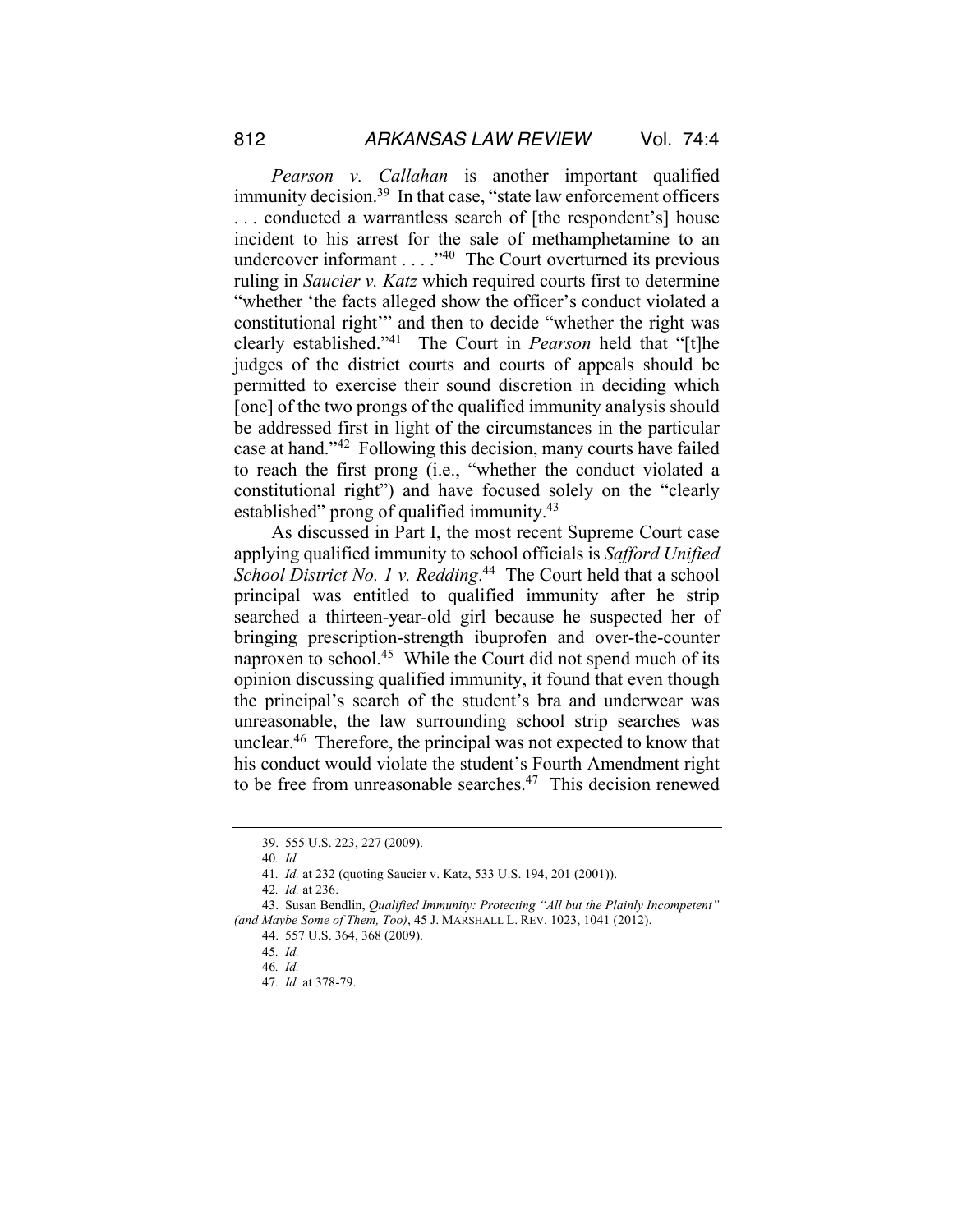the debate over the legality of strip searches in schools and whether qualified immunity should protect public school administrators and teachers in these situations.<sup>48</sup>

The Supreme Court has articulated several policy justifications for its creation of and reliance on the qualified immunity doctrine.49 In *Pearson*, the Court stated that qualified immunity was necessary to balance "the need to hold public officials accountable when they exercise power irresponsibly and need to shield officials from harassment, distraction, and liability when they perform their duties reasonably."<sup>50</sup> The Supreme Court in *Harlow* also pointed to the doctrine's protection against (1) "the expenses of litigation," (2) "the diversion of official energy from pressing public issues," (3) "the deterrence of able citizens from acceptance of public office," and (4) "the danger that fear of being sued will 'dampen the ardor of all but the most resolute, or the most irresponsible [public officials], in the unflinching discharge of their duties'" as important policy justifications for the doctrine.51 In *United States v. Lanier*, the Court explained that "qualified immunity seeks to ensure that defendants 'reasonably can anticipate when their conduct may give rise to liability,'" meaning that public officials need to have "fair warning" that their conduct would violate an individual's constitutional rights to be held liable for their actions.<sup>52</sup> A more recent justification for the doctrine is to reduce the "burdens

<sup>48</sup>*. See* Ryan E. Thomas, Comment, Safford Unified School District No. 1 v. Redding*: Qualified Immunity Shields School Officials Who Ordered Strip-Search of Thirteen-Year-Old Girl*, 45 NEW ENG. L. REV. 267, 275 (2010); Eric W. Clarke, Note, Safford Unified School District #1 v. Redding*: Why Qualified Immunity is a Poor Fit in Fourth Amendment School Search Cases*, 24 B.Y.U.J. PUB. L. 313, 324-26 (2010); Thomas R. Hooks, Comment, *A Rock, a Hard Place, and a Reasonable Suspicion: How the United States Supreme Court Stripped School Officials of the Authority to Keep Students Safe*, 71 LA. L. REV. 269, 269- 70 (2010).

<sup>49</sup>*. See generally* Joanna C. Schwartz, *How Qualified Immunity Fails*, 127 YALE L.J. 2, 13-16, 58-76 (2017) [hereinafter Schwartz, *How Qualified Immunity Fails*]; Alan K. Chen, *The Facts About Qualified Immunity*, 55 EMORY L.J. 229, 236-37 (2006).

<sup>50.</sup> Pearson v. Callahan, 555 U.S. 223, 231 (2009).

<sup>51.</sup> Harlow v. Fitzgerald, 457 U.S. 800, 814 (1982) (quoting Gregoire v. Biddle, 177 F.2d 579, 581 (2d Cir. 1949)).

<sup>52.</sup> 520 U.S. 259, 270 (1997) (quoting Davis v. Scherer, 468 U.S. 183, 195 (1984)); *see also* Hope v. Pelzer, 536 U.S. 730, 739, 741 (2002) (explaining that "qualified immunity operates 'to ensure that before they are subject to suit, officers are on notice that their conduct is unlawful'") (quoting Saucier v. Katz, 553 U.S. 194, 206 (2001)).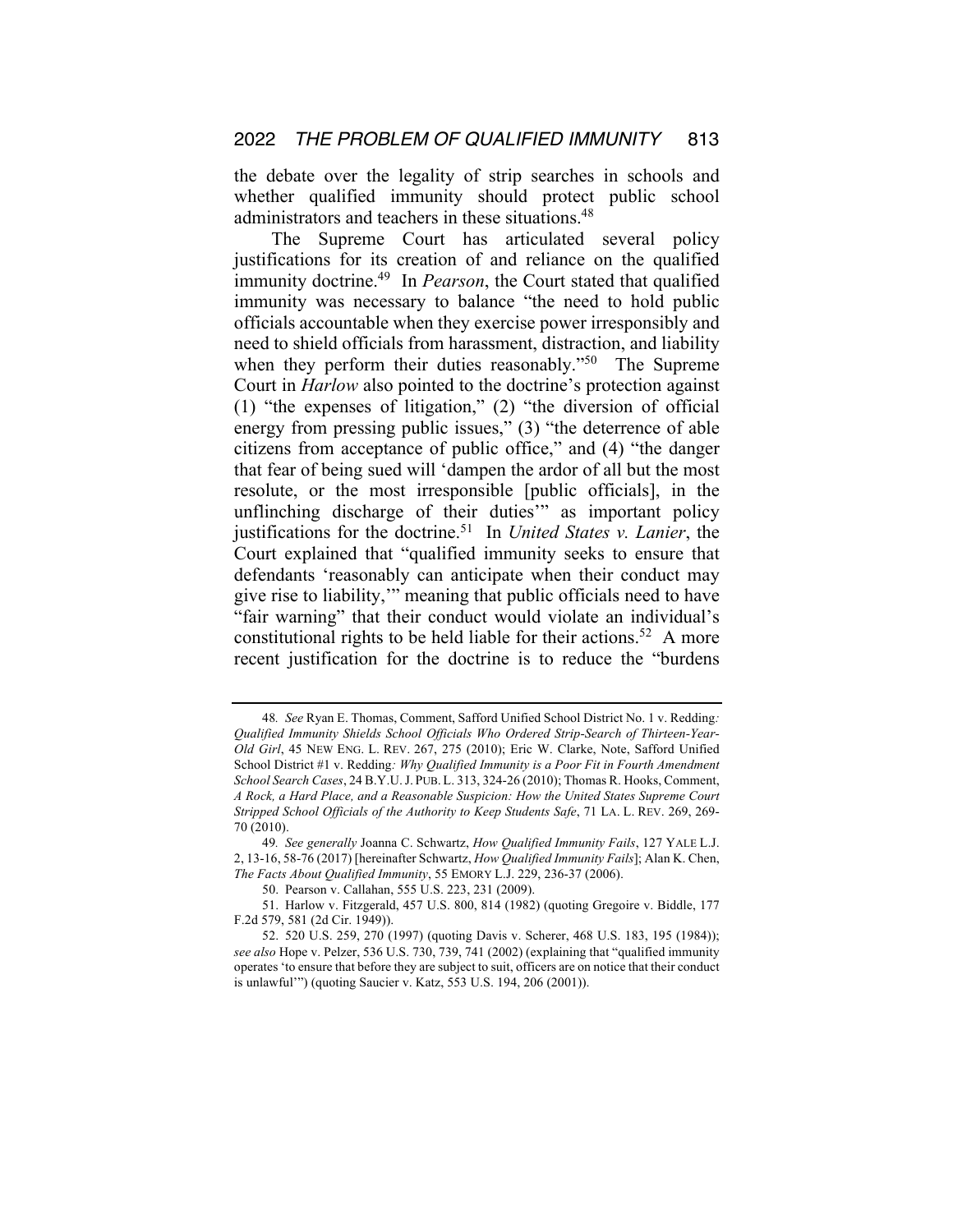associated with discovery and trial" for public officials.53 In the public school setting, the Supreme Court has placed heavy emphasis on qualified immunity's protection of school officials' discretion in disciplining and protecting students.<sup>54</sup>

#### **B. Other Protections**

Aside from qualified immunity, public school teachers and districts are afforded other protections against claims for civil rights violations. One of these is the lack of a school's legal duty to protect its students under the Fourteenth Amendment's substantive Due Process right.<sup>55</sup> According to the Supreme Court in *DeShaney v. Winnebago County Department of Social Services*, "a State's failure to protect an individual against private violence simply does not constitute a violation of the Due Process Clause."56 Therefore, school officials cannot be liable for private actors' actions against students while attending school under the traditional rule.<sup>57</sup>

However, "courts have recognized two exceptions to this rule: (1) the special relationship theory and (2) the state-created danger doctrine."<sup>58</sup> The special relationship theory states that "a special relationship exists, imposing an affirmative duty to protect, only when a state entity confines a person in its custody against her will, rendering that person unable to care for herself."<sup>59</sup> Notably, the Supreme Court has not recognized that a special relationship exists between students and their schools or teachers, and even though states have "compulsory education laws," several circuit courts have determined that these laws do not create a special relationship between schools and their students that would establish a duty to protect the students.<sup>60</sup> The

<sup>53.</sup> Schwartz, *How Qualified Immunity Fails*, *supra* note 49, at 9.

<sup>54</sup>*. See* Wood v. Strickland, 420 U.S. 308, 319 (1975).

<sup>55.</sup> Danielle Weatherby, *Opening the "Snake Pit": Arming Teachers in the War Against School Violence and the Government-Created Risk Doctrine*, 48 CONN. L. REV. 119, 130 (2015).

<sup>56.</sup> 489 U.S. 189, 197 (1989).

<sup>57.</sup> Weatherby, *supra* note 55, at 130.

<sup>58</sup>*. Id.*

<sup>59</sup>*. Id.* at 132.

<sup>60</sup>*. Id.*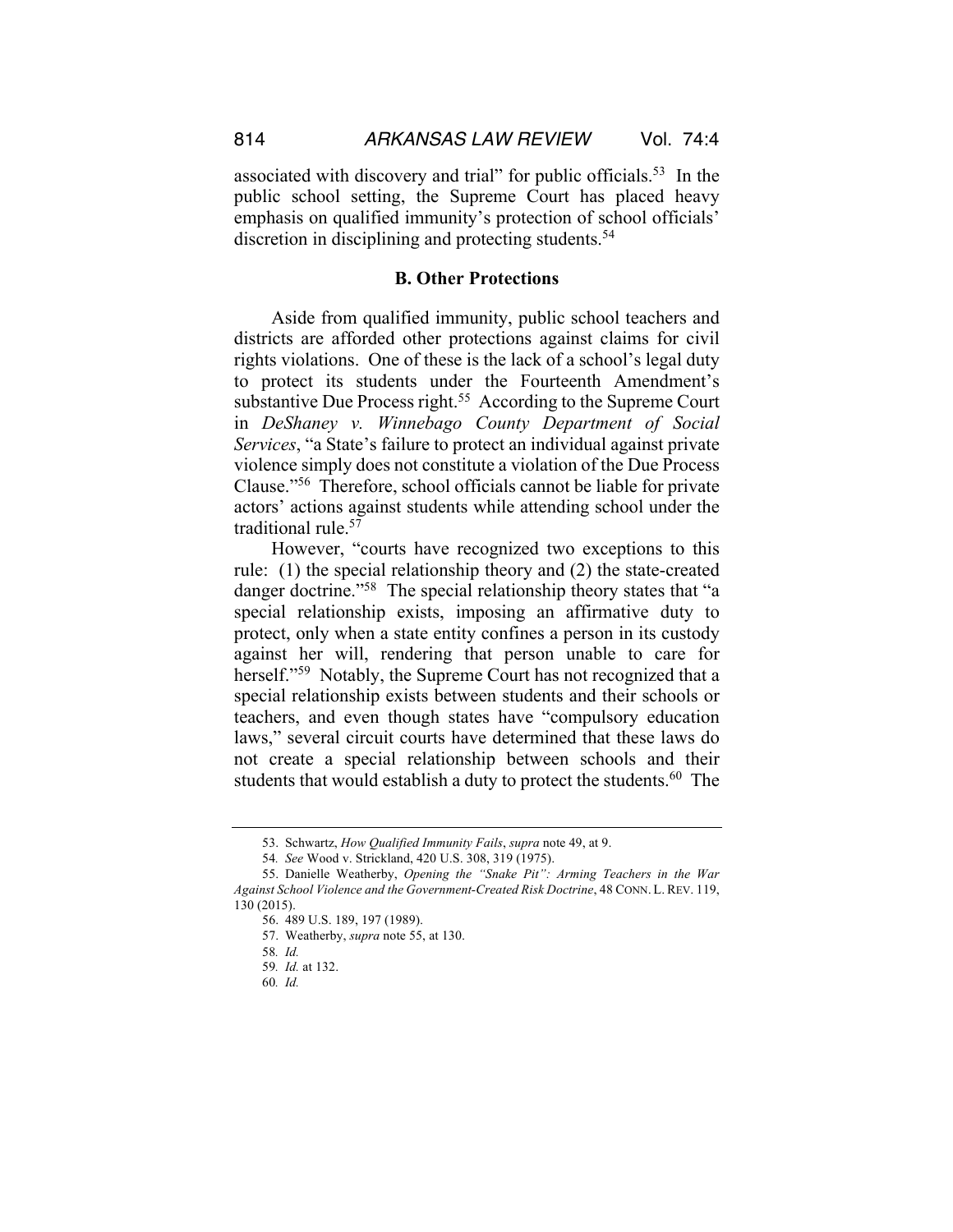lack of a special relationship between schools and their students means that student plaintiffs may not assert a heightened duty of care when bringing claims against teachers.<sup>61</sup>

Further, the state-created danger doctrine provides a very narrow exception to the no-duty rule if the "harms . . . are brought onto campus by the school itself or its employees."62 This doctrine only applies in limited circumstances, however, so it alone is insufficient to enable student claims against school officials, especially since qualified immunity poses an additional barrier.63 Therefore, school officials can avoid liability for certain civil rights violations because of a lack of special relationship between schools and their students or if the school itself did not create the danger.

The Supreme Court has also afforded school boards and districts protection under the extremely stringent standard articulated in *Monell v. Department of Social Services*. 64 Under this standard, "when execution of a government's policy or custom . . . inflicts the injury, . . . the government as an entity is responsible under § 1983."65 A *Monell* claim involves two elements.<sup>66</sup> First, a state actor (i.e., public school official) must have "violated the plaintiff's constitutional rights."<sup>67</sup> Second, the school must be responsible for the violation because its policy, practice, or custom was the "'moving force' of the deprivation of the plaintiff's federal rights."68 Further, the plaintiff must show the school, "with deliberate indifference to the consequences, established and maintained a policy, practice or custom which directly caused [the plaintiff] constitutional harm."69 Because the deliberate indifference standard sets such a high bar for plaintiffs, it offers substantial protection to school districts, even when an

65*. Id.* at 694.

67*. Id.*

<sup>61</sup>*. See id.* at 133.

<sup>62.</sup> Weatherby, *supra* note 55, at 135.

<sup>63</sup>*. Id.* at 135-36 (listing the elements required for a plaintiff to rely on the state-created danger doctrine).

<sup>64.</sup> 436 U.S. 658, 691, 694 (1978).

<sup>66.</sup> Weatherby, *supra* note 55, at 160.

<sup>68</sup>*. Id.* at 161 (quoting Bd. of the Cnty. Comm'rs of Bryan Cnty. v. Brown, 520 U.S. 397, 400 (1997)).

<sup>69.</sup> Stoneking v. Bradford Area Sch. Dist., 882 F.2d 720, 725 (3d Cir. 1988).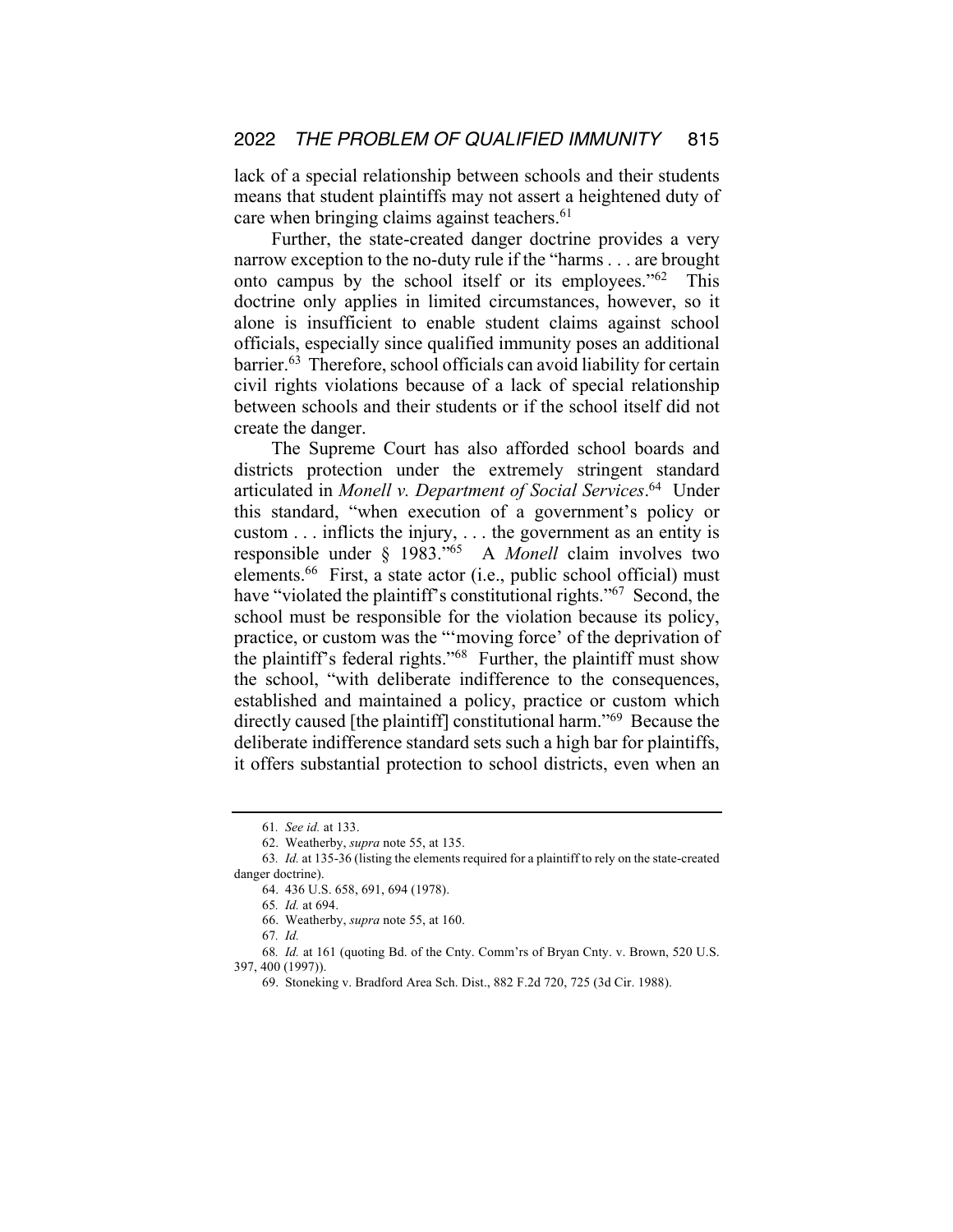individual teacher or administrator is liable for a constitutional violation.

## **C. Why Qualified Immunity is Inappropriate in K-12 Public Schools**

In response to the Supreme Court's policy justifications for qualified immunity, several scholars have advanced significant criticisms of the qualified immunity doctrine.<sup>70</sup> Although many of these criticisms arise in the context of the doctrine's application to law enforcement officers, they are still relevant to the doctrine's application to school officials.

Professor Joanna Schwartz has advanced several arguments against the doctrine.<sup>71</sup> She first argues that "qualified immunity" has no basis in the common law."72 In *Pierson v. Ray*, the Supreme Court claimed that the qualified immunity defense should be available to government officials because there was a "good faith and probable cause" defense available for "commonlaw action<sup>[s]</sup> for false arrest and imprisonment."<sup>73</sup> Professor Schwartz argues that because there was no "good faith defense to liability" to the Civil Rights Act of 1871 which initially enacted Section 1983, the Supreme Court's claim in *Pierson* is not accurate.74 Even if the Supreme Court was correct about qualified immunity's basis in the common law, its modern application of the doctrine undermines this claim because the Court "eliminated consideration of officers' subjective intent and instead focused on whether officers' conduct was objectively unreasonable."<sup>75</sup> Consequently, even if "a plaintiff can demonstrate that a defendant was acting in bad faith, that evidence is considered irrelevant to the qualified immunity analysis."<sup>76</sup>

<sup>70</sup>*. See generally* Joanna C. Schwartz, *The Case Against Qualified Immunity*, 93 NOTRE DAME L. REV. 1797 (2018) [hereinafter Schwartz, *The Case Against Qualified Immunity*]; Bendlin, *supra* note 43, at 1040; Stephanie E. Balcerzak, Note, *Qualified Immunity for Government Officials: The Problem of Unconstitutional Purpose in Civil Rights Litigation*, 95 YALE L.J. 126 (1985).

<sup>71.</sup> Schwartz, *The Case Against Qualified Immunity*, *supra* note 70, at 1801-32.

<sup>72</sup>*. Id.* at 1801-02.

<sup>73.</sup> 386 U.S. 547, 556-57 (1967).

<sup>74.</sup> Schwartz, *The Case Against Qualified Immunity*, *supra* note 70, at 1801.

<sup>75</sup>*. Id.* at 1802.

<sup>76</sup>*. Id.*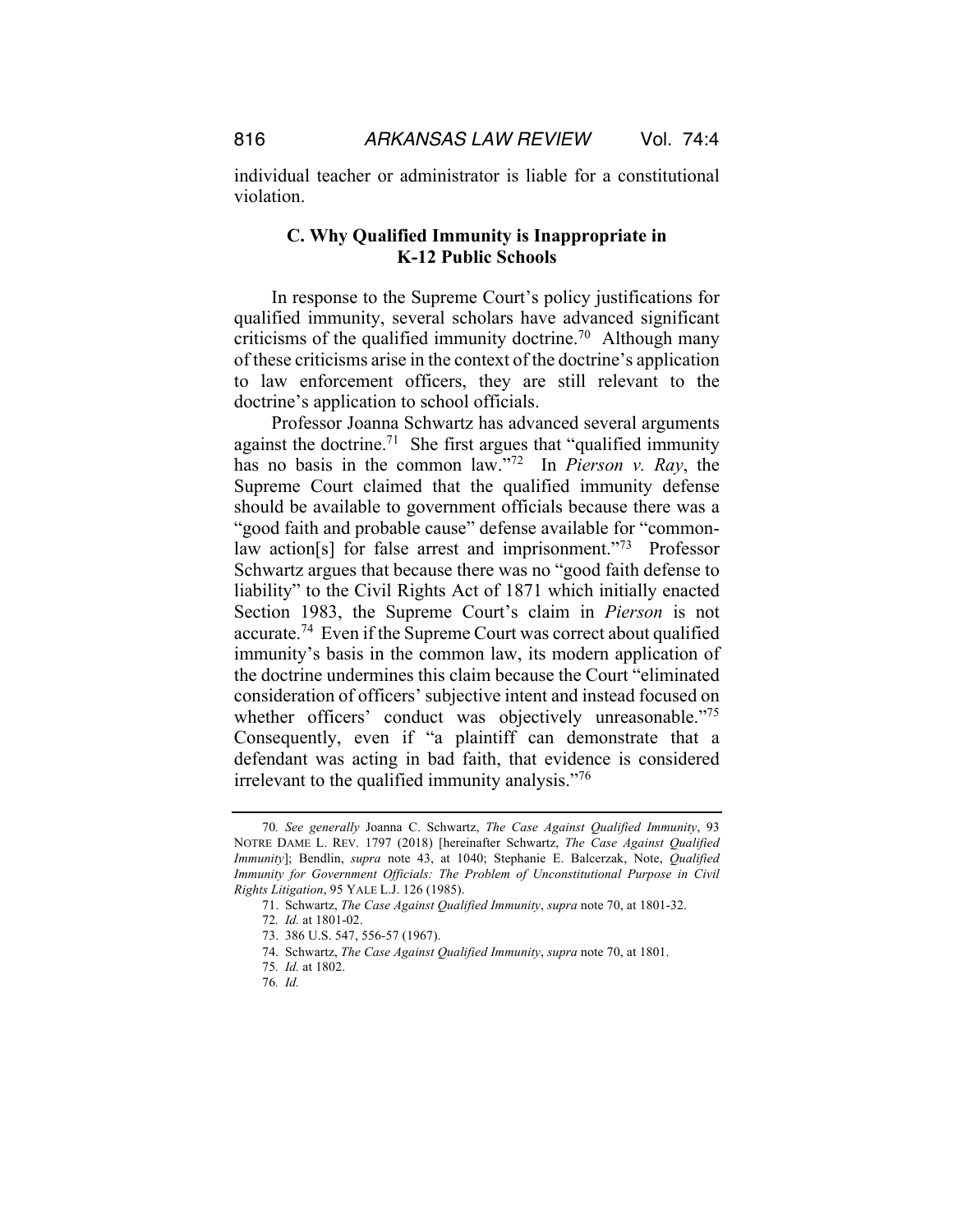Professor Schwartz further claims that the doctrine does not actually advance the policy goals articulated in *Harlow*, in part because qualified immunity "does not shield officers from financial burdens."77 In her six-year study of law enforcement officers, she found that "[i]n the vast majority of jurisdictions, 'officers are more likely to be struck by lightning' than to contribute to a settlement or judgment over the course of their career" because of state laws either requiring or allowing municipalities to indemnify officers in Section 1983 cases.78 This argument also applies in the K-12 context because school boards or districts often "have a statutory duty to hold . . . teacher[s] harmless from financial loss and expense, including legal fees" for Section 1983 claims or reimburse school officials "for legal expenses incurred with respect to his or her duties."79 Although one of the main policy justifications for qualified immunity is to protect government officials from "the expenses of litigation," these statutes that authorize teacher indemnification already provide that protection, rendering qualified immunity unnecessary to shield school officials from financial burdens.<sup>80</sup>

Further, Professor Schwartz argues that the doctrine "does not protect against overdeterrence."<sup>81</sup> One of the main policy objectives of qualified immunity articulated in *Harlow* was to prevent "the danger that fear of being sued will 'dampen the ardor of all but the most resolute, or the most irresponsible [public officials], in the unflinching discharge of their duties.'"82 However, Professor Schwartz notes that "law enforcement officers infrequently think about the threat of being sued when performing their jobs."83 She also argues that any difficulty in recruiting police officers is due to "high-profile shootings,

<sup>77</sup>*. Id.* at 1804-08, 1813-14.

<sup>78</sup>*. Id.* at 1806 (quoting Joanna C. Schwartz, *Police Indemnification*, 89 N.Y.U. L. REV. 885, 914 (2014)).

<sup>79.</sup> 78 C.J.S. *Schools and School Districts* § 460 (2021); *see also* Aaron L. Nielson & Christopher J. Walker, *Qualified Immunity and Federalism*, 109 GEO. L.J. 229, 269-74 (2020).

<sup>80.</sup> Harlow v. Fitzgerald, 457 U.S. 800, 814 (1982).

<sup>81.</sup> Schwartz, *The Case Against Qualified Immunity*, *supra* note 70, at 1811.

<sup>82</sup>*. Harlow*, 457 U.S. at 814 (1982) (quoting Gregoire v. Biddle, 177 F.2d 579, 581 (2d Cir. 1949)).

<sup>83.</sup> Schwartz, *The Case Against Qualified Immunity*, *supra* note 70, at 1811.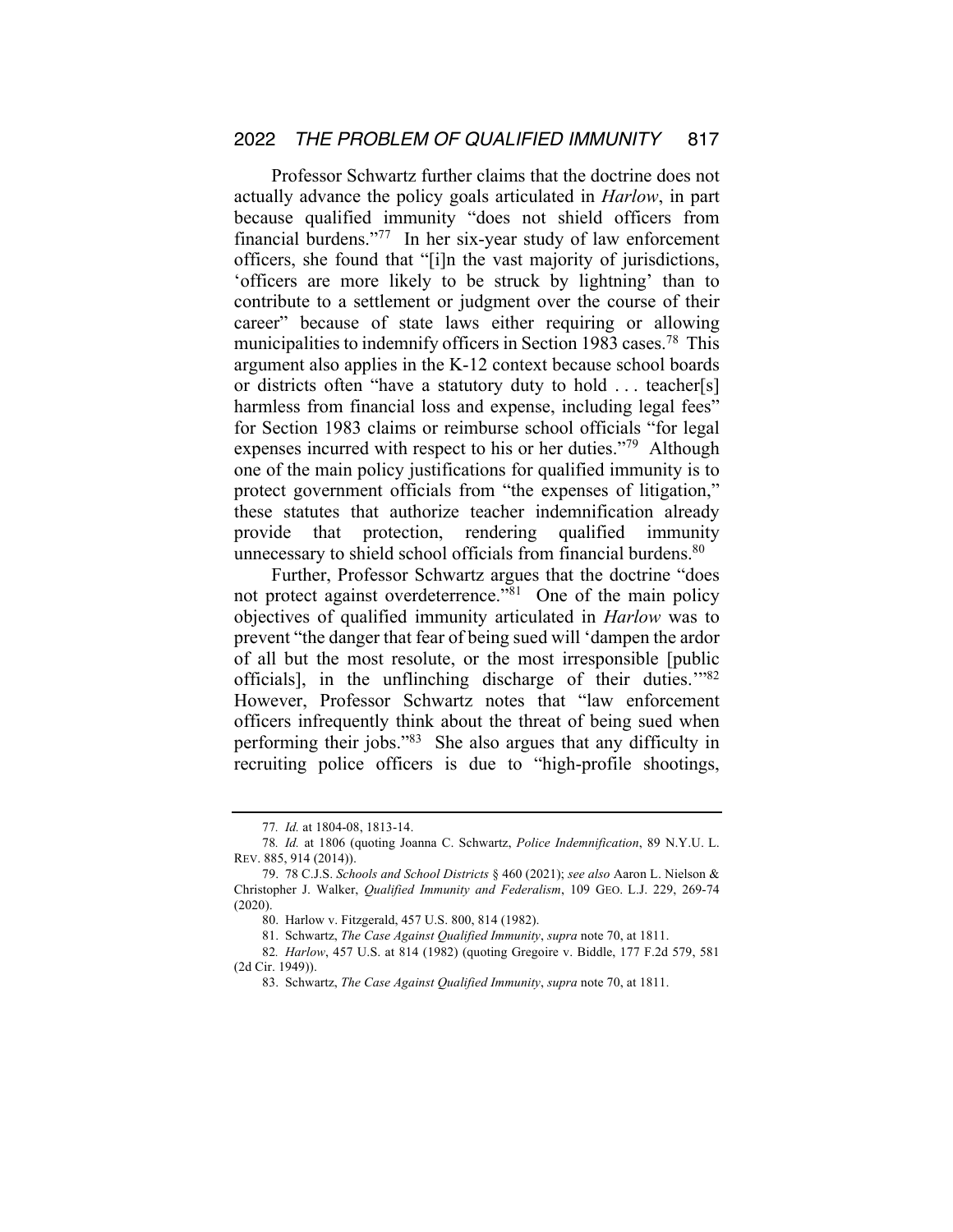negative publicity about the police, strained relationships with communities of color, tight budgets, low unemployment rates, and the reduction of retirement benefits."84 There has also been an increased shortage of teachers in the past several years, largely due to inadequate salaries, "the repeated refrain that US schools are failing and terrible," "loss of professional autonomy," and the sentiment that teaching is so easy that anyone can do it. $85$  It is unlikely that the elimination of qualified immunity would deter individuals from working in public schools any more than other factors already do.

Qualified immunity also does not further the policy objective of providing government officials notice that specific kinds of conduct may violate individuals' constitutional rights.<sup>86</sup> This is largely because of "[t]he challenge of identifying clearly established law."87 Professor Schwartz notes that "the Supreme Court's qualified immunity decisions require that the prior precedent clearly establishing the law have facts exceedingly similar to those in the instant case."88 The Court has stated that "'clearly established law' should not be defined at a high level of generality."89 However, by requiring such close factual similarity between cases, "Supreme Court precedent [may be] the only surefire way to clearly establish the law."<sup>90</sup> When the Supreme Court's *Pearson* decision allowed lower courts to evade the constitutional violation issue if they found that no clearlyestablished right existed in a particular case, it created a "vicious cycle" in which courts grant qualified immunity without ruling on the underlying constitutional claim, thus not "clearly establish[ing]" the law.<sup>91</sup> This resulting "constitutional stagnation" only creates more "confusion about the scope of constitutional rights" and makes it extremely difficult for

<sup>84</sup>*. Id.* at 1813.

<sup>85.</sup> Peter Greene, *We Need to Stop Talking About the Teacher Shortage*, FORBES (Sept. 5, 2019, 8:35 PM), [https://perma.cc/A6PB-XTTM].

<sup>86</sup>*. See* Jacob Heller, *Abominable Acts*, 34 VT. L. REV. 311, 316-17 (2009).

<sup>87.</sup> Schwartz, *The Case Against Qualified Immunity*, *supra* note 70, at 1814-15.

<sup>88</sup>*. Id.* at 1815.

<sup>89</sup>*. Id.* (quoting Ashcroft v. al-Kidd, 563 U.S. 731, 742 (2011)) (internal quotations omitted).

<sup>90</sup>*. Id.*

<sup>91</sup>*. Id.* at 1815-16.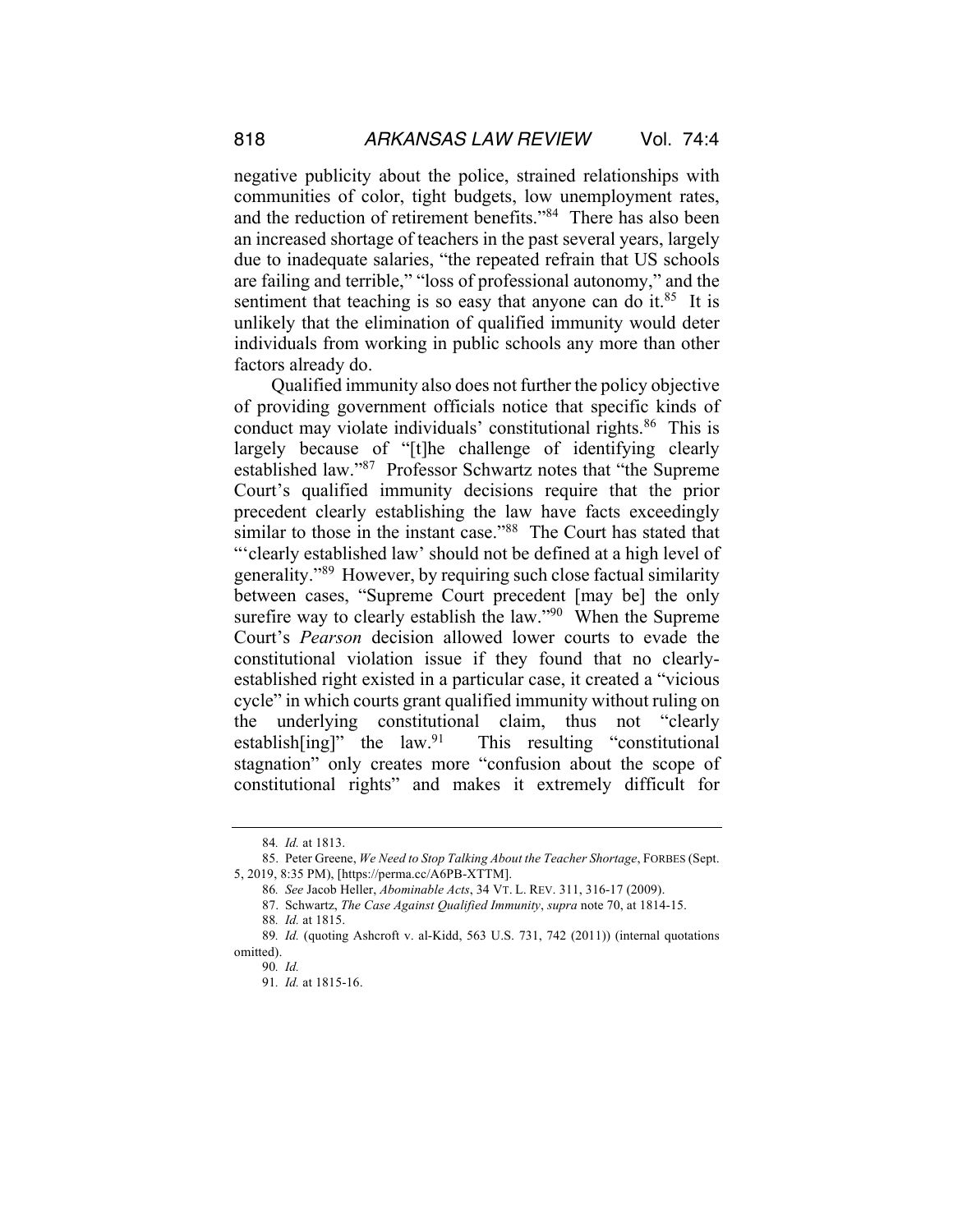plaintiffs to bring successful claims for constitutional violations under Section 1983.92

The above criticisms of qualified immunity are concerning in the public school context. $93$  Further, there are other protections that courts have afforded to school officials that still allow teachers and administrators to exercise discretion in their job duties.<sup>94</sup> The modern application of qualified immunity in the K-12 context is inappropriate because it protects school officials' egregious conduct. The Supreme Court should abolish the doctrine's use in cases against public school officials and instead should simply rely on existing legal standards for students' claims of constitutional violations. Courts should continue to use the *T.L.O.* standard for school searches<sup>95</sup> and the *Ingraham* standard for corporal punishment to evaluate Section 1983 claims based on the Fourth Amendment.<sup>96</sup> Concerning Fourteenth Amendment claims, courts should continue to rely on the burdensome "shocks-the-conscience" test for substantive Due Process violations.97 Lastly, courts should continue to evaluate claims for First Amendment violations under heightened scrutiny, based on previous Supreme Court decisions analyzing students' claims for First Amendment violations.<sup>98</sup> These modes of analysis are sufficiently clear as to provide notice to school personnel about what actions may or may not impermissibly violate students' constitutional rights. Relying on these standards without allowing school officials to raise a qualified immunity defense will also further clarify the law, which will allow school officials

<sup>92</sup>*. See* Aaron L. Nielson & Christopher J. Walker, *The New Qualified Immunity*, 89 S. CAL. L. REV. 1, 11-12 (2015); Joanna C. Schwartz, *After Qualified Immunity*, 120 COLUM. L. REV. 309, 318 (2020) [hereinafter Schwartz, *After Qualified Immunity*]; *see also* Bendlin, *supra* note 43, at 1040, 1047-48 (arguing that the modern application of qualified immunity allows courts to skip the constitutional question, thus "leav[ing] an allegedly unclear area of law entirely unsettled, and the state officials remain uncertain whether their actions will violate someone else's constitutional rights").

<sup>93</sup>*. See supra* text accompanying notes 70-92.

<sup>94</sup>*. See supra* Section II.B.

<sup>95.</sup> New Jersey v. T.L.O., 469 U.S. 325, 341-42 (1985).

<sup>96.</sup> Ingraham v. Wright, 430 U.S. 651, 674 (1977).

<sup>97</sup>*. See* Wasserman, *supra* note 15, at 51-61.

<sup>98</sup>*. See, e.g.*, Morse v. Frederick, 551 U.S. 393, 408 (2007); Tinker v. Des Moines Indep. Cmty. Sch. Dist., 393 U.S. 503, 512-13 (1969).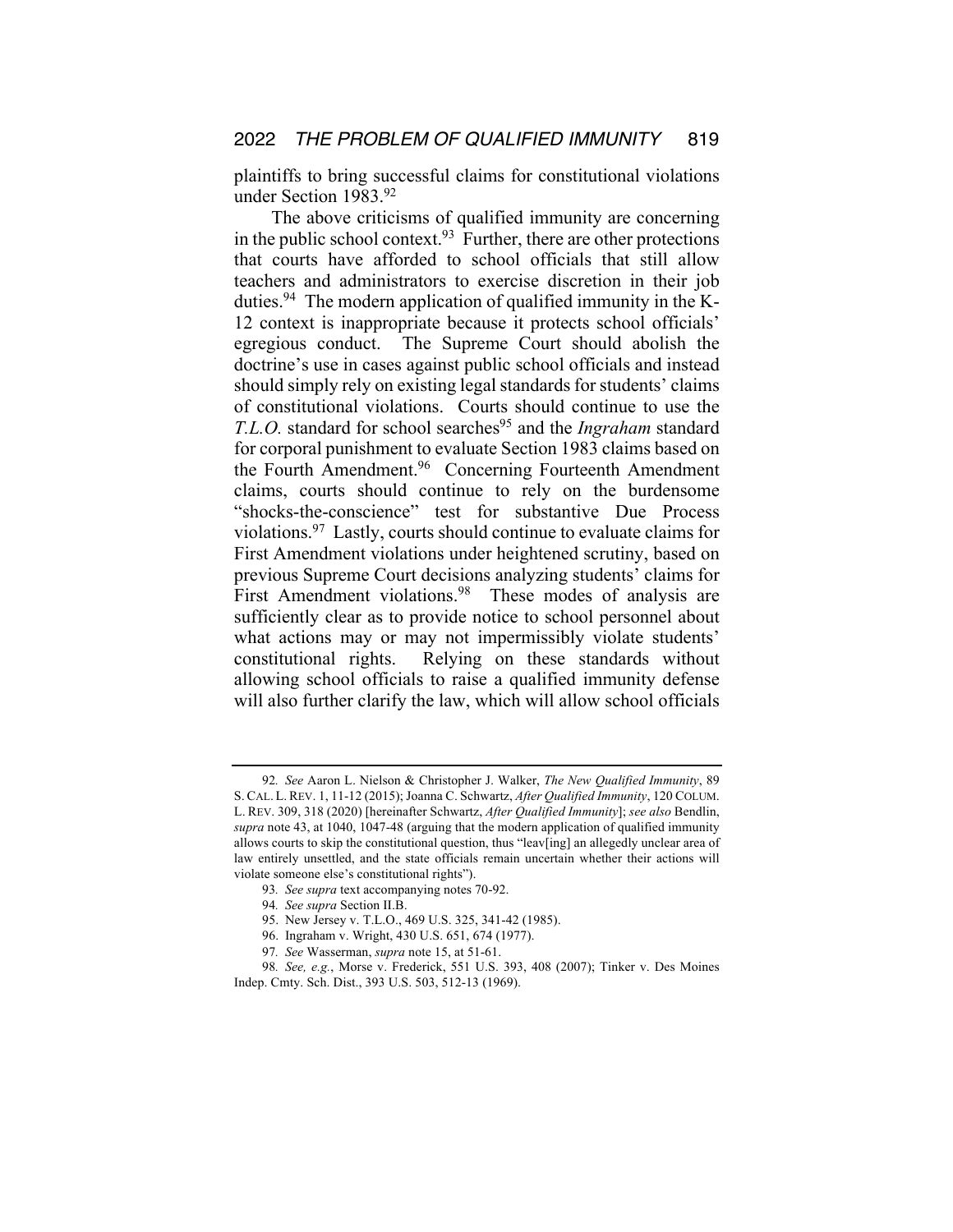to have even more adequate notice of what kinds of conduct may or may not be unlawful.

Abolishing qualified immunity will provide more protections for students' constitutional rights while still preserving the policy justifications that qualified immunity was designed to serve. Recognizing that existing legal standards clarify what conduct is permissible and what is impermissible for school officials in performing their job duties will effectively balance the need "to hold [school] officials accountable when they exercise power irresponsibly" with the protection of school personnel from "harassment, distraction, and liability."99 Further, the existing legal standards that put school officials on notice of what they can and cannot do when performing their duties as educators continue to provide school personnel with discretion in controlling the learning environment.<sup>100</sup> Overall, abolishing qualified immunity in the K-12 public school context will enable more successful student Section 1983 claims while continuing to permit school officials to perform their job duties without fear of financial liability.

### **III. STUDENTS' CLAIMS**

A rejection of the doctrine of qualified immunity would not mean that students' Section 1983 claims against school officials "would imperil individual defendants' pocketbooks and the government fisc . . . [or] discourage people from accepting" positions in K-12 public schools.<sup>101</sup> Current modes of analysis that courts use to evaluate students' constitutional claims are designed to protect teachers' discretion in schools so that school officials can perform their job duties without fear of frivolous lawsuits or financial liability. This Part will explain the standards that courts should continue to use to evaluate students' Section 1983 claims, beginning with claims for bodily injury or violations of bodily integrity under both the Fourth and Fourteenth

<sup>99.</sup> Schwartz, *How Qualified Immunity Fails*, *supra* note 49, at 8 (quoting Pearson v. Callahan, 555 U.S. 233, 231 (2009) (internal quotations omitted)).

<sup>100</sup>*. See infra* Part III.

<sup>101.</sup> Schwartz, *After Qualified Immunity*, *supra* note 92, at 315.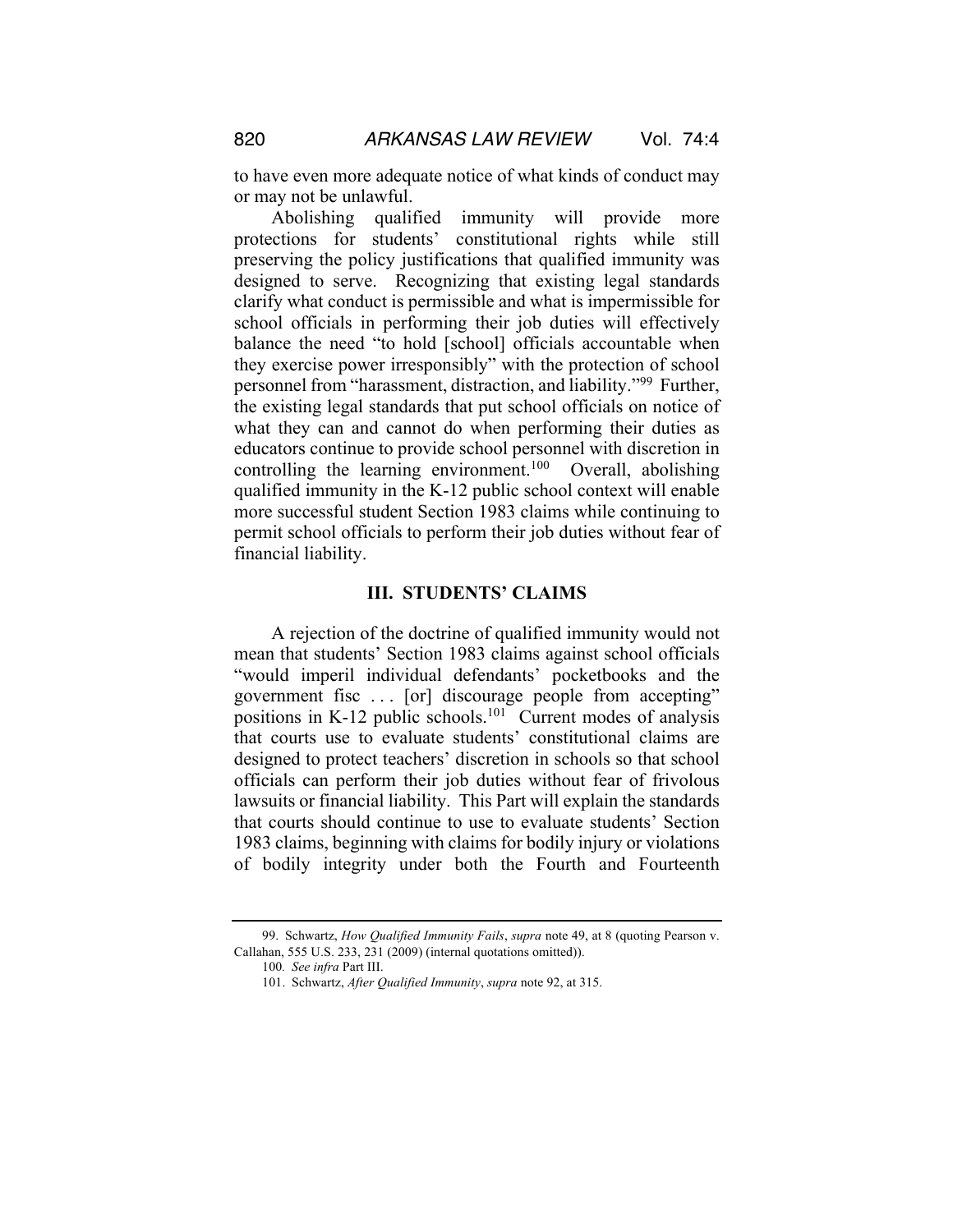Amendments. It will then discuss students' claims for violations of their free speech rights under the First Amendment.

#### **A. Bodily Injury and Violations of Bodily Integrity**

Students' claims for bodily injury or violations of bodily integrity commonly arise as claims for violations of the Fourth or Fourteenth Amendments.102 Fourth Amendment claims usually arise in response to strip searches of students, $103$  and Fourteenth Amendment claims commonly result from excessive punishment.<sup>104</sup> This Section will analyze claims under each amendment separately. It will also argue that these standards which courts already use—provide adequate notice to school officials regarding the lawfulness of their conduct because they are sufficiently clear in defining the scope of permissible conduct for school officials performing their job duties.

<sup>102</sup>*. See, e.g.*, Safford Unified Sch. Dist. No. 1 v. Redding, 557 U.S. 364, 368-69 (2009) (student's mother claimed assistant principal and school nurse violated student's Fourth Amendment right to be free from unreasonable searches after nurse strip-searched the student to look for pills); Mann v. Palmerton Area Sch. Dist., 872 F.3d 165, 168 (3d Cir. 2017) (student claimed high school football coach violated student's substantive Due Process rights when student received a traumatic brain injury after coach required the student to participate in practice after student received a violent hit and coach observed concussion symptoms); Thomas *ex rel.* Thomas v. Roberts, 323 F.3d 950, 951-52 (11th Cir. 2003) (fifthgrade students claimed teacher violated their Fourth Amendment right to be free from unreasonable searches after teacher performed strip searches to find missing money); Heidemann v. Rother, 84 F.3d 1021, 1028-29 (8th Cir. 1996) (disabled student's parents claimed school-employed physical therapist violated the student's substantive Due Process rights under the Fourteenth Amendment after restraining student using a blanket-wrapping technique for over an hour).

<sup>103</sup>*. See generally* Holly Hudelson, *Spare the Rod, but a Strip Search is Okay? The Effect of Qualified Immunity and Allowing a Strip Search in School*, 39 J.L. & EDUC. 595 (2010) (discussing how the *Redding* Court analyzed the student's Fourth Amendment claim against assistant principal for strip search); Hooks, *supra* note 48, at 270, 278-79; Thomas, *supra* note 48, at 275-77 n.101; Blickenstaff, *supra* note 21, at 2 n.7.

<sup>104</sup>*. See* Carolyn Peri Weiss, Note, *Curbing Violence or Teaching It: Criminal Immunity for Teachers Who Inflict Corporal Punishment*, 74 WASH. U. L.Q. 1251, 1272-73 (1996). However, it is also common for claims of school officials using excessive force against students to arise under the Fourth Amendment. *See, e.g.*, J.W. *ex rel.* Williams v. Birmingham Bd. of Educ., 904 F.3d 1248, 1253 (11th Cir. 2018); Preschooler II v. Clark Cty. Sch. Bd., 479 F.3d 1175, 1179 (9th Cir. 2007); *see also* Wasserman, *supra* note 15, at 35-38. For the purposes of this Comment, claims for excessive punishment, including corporal punishment, will be dealt with under the Fourteenth Amendment analysis because the majority of courts apply substantive Due Process analyses to these claims. *Id.* at 35.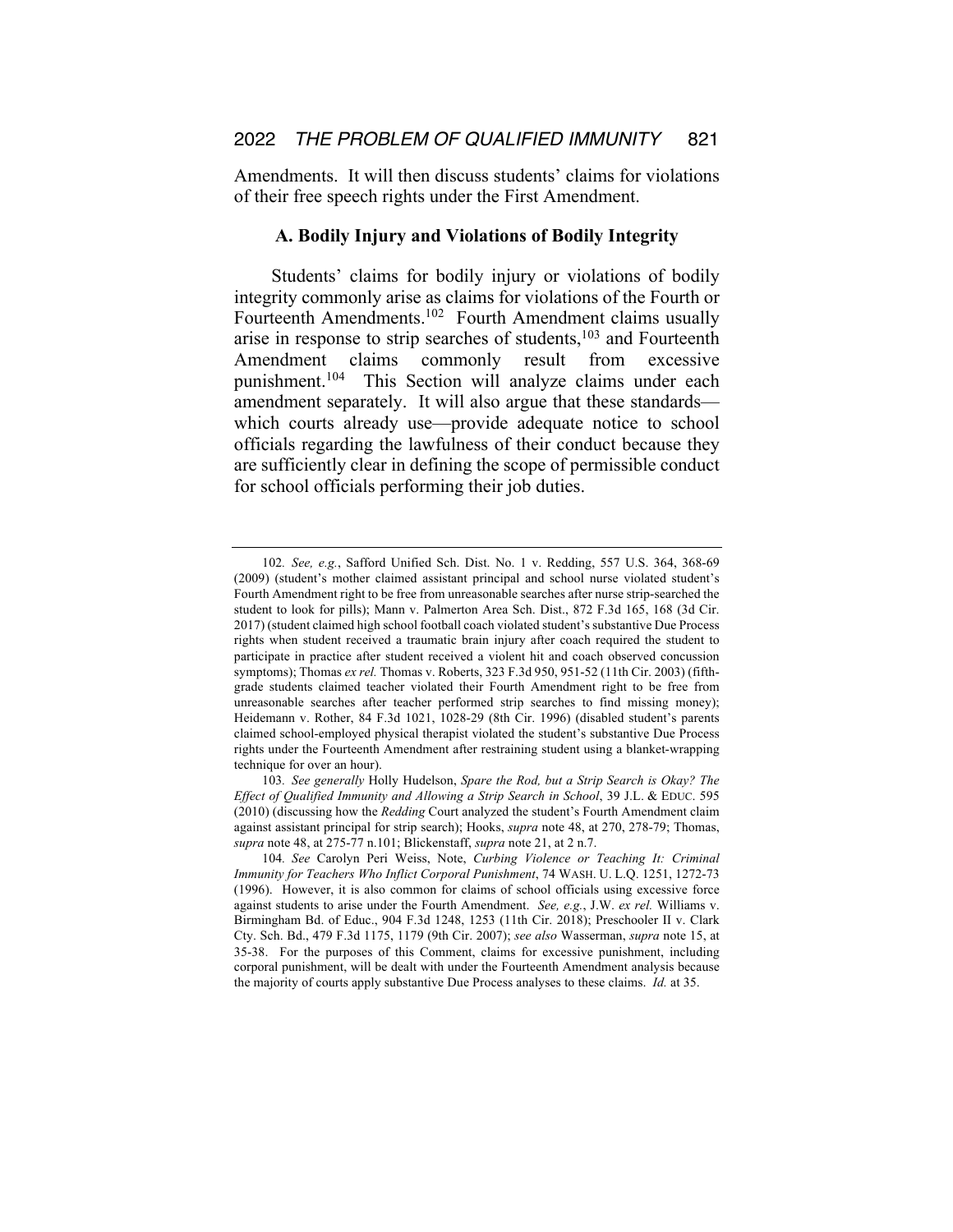#### *1. Fourth Amendment Claims: Unreasonable Searches*

Scholars have noted qualified immunity's failure to protect students in cases involving Section 1983 claims for violations of the Fourth Amendment, particularly in cases involving strip searches of students by school personnel.<sup>105</sup> One reason for the doctrine's failure is courts' misinterpretations or misapplications of the Supreme Court's articulation of the law regarding strip searches of students in *T.L.O.*106 In that case, a high school principal searched a student's purse for cigarettes and drugs.<sup>107</sup> Although *T.L.O.* did not involve strip searches, the Supreme Court held that school searches are subject to a two-part inquiry from *Terry v. Ohio* based on the "reasonableness, under all the circumstances, of the search."108 This two-part inquiry requires courts first to consider "whether the . . . action was justified at its inception" and then determine whether the search as conducted "was reasonably related in scope to the circumstances which justified the interference in the first place."<sup>109</sup> The Court then continued and stated how the *Terry* standard should apply in school search cases:

Under ordinary circumstances, a search of a student by a teacher or other school official[] will be "justified at its inception" when there are reasonable grounds for suspecting that the search will turn up evidence that the student has violated or is violating either the law or the rules of the school. Such a search will be permissible in its scope when the measures adopted are reasonably related to the objectives of the search and not excessively intrusive in light of the age and sex of the student and the nature of the infraction.<sup>110</sup>

In *Redding*, the Court determined that the law from *T.L.O.*  was unclear because the Circuits interpreted the law differently and that these differences were significant enough for the

<sup>105</sup>*. See* Hudelson, *supra* note 103, at 597, 602; Hooks, *supra* note 48, at 285; Thomas, *supra* note 48, at 281; Blickenstaff, *supra* note 21, at 55.

<sup>106.</sup> New Jersey v. T.L.O., 469 U.S. 325, 341-42 (1985); *see also* Thomas, *supra* note 48, at 275; Blickenstaff, *supra* note 21, at 42-47.

<sup>107</sup>*. T.L.O.*, 469 U.S. at 328.

<sup>108</sup>*. Id.* at 341.

<sup>109</sup>*. Id.* (citing Terry v. Ohio, 392 U.S. 1, 20 (1968)).

<sup>110</sup>*. Id.* at 341-42.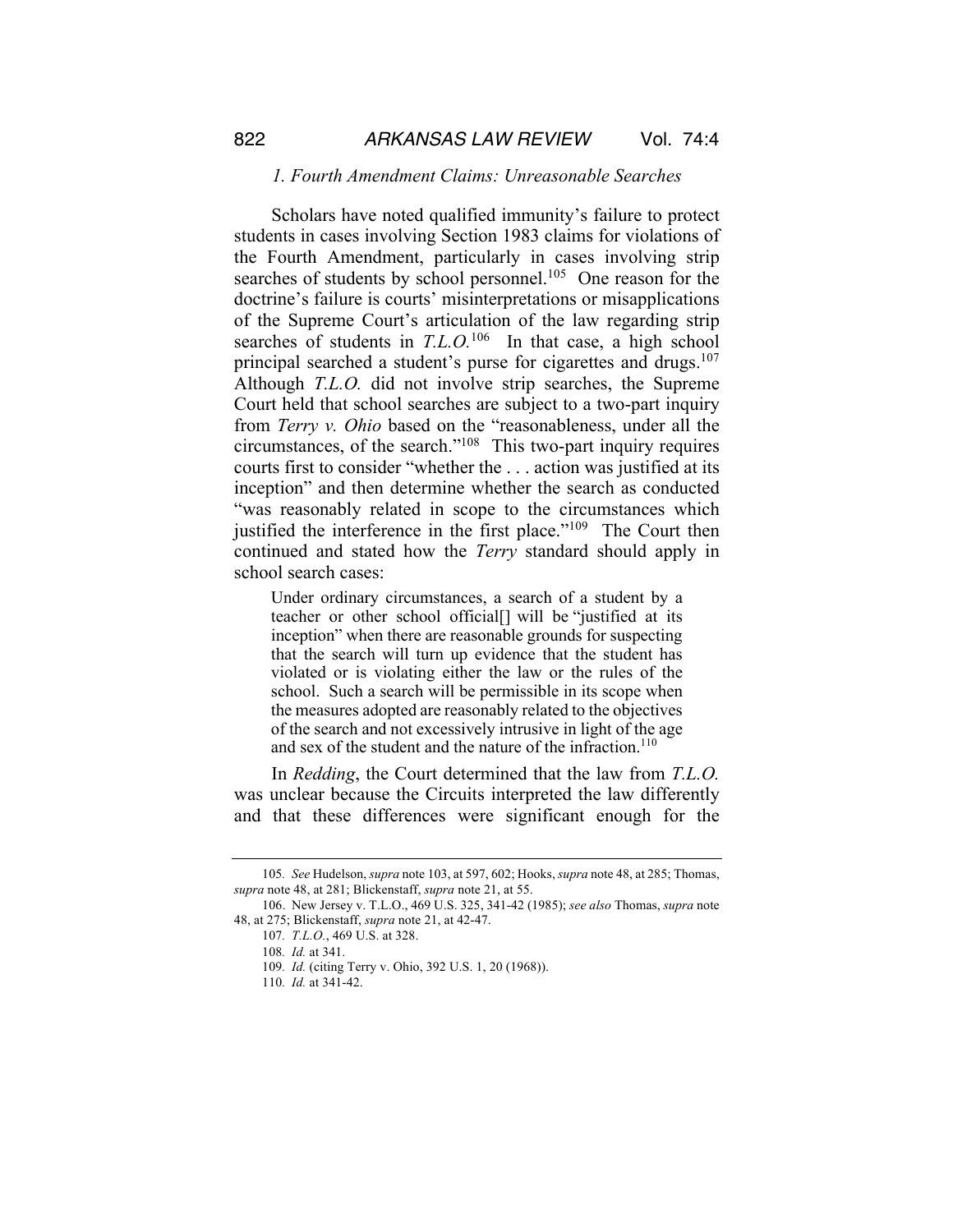assistant principal to receive qualified immunity.<sup>111</sup> The Court found that these different interpretations of *T.L.O.* did not provide the assistant principal with adequate notice that ordering the strip search of Savana violated the Fourth Amendment.<sup>112</sup> However, the Court's failure to clarify the law from *T.L.O.* has not allowed the law regarding student searches to become sufficiently clear. This kind of "circular reasoning" is a common critique of qualified immunity, even outside cases involving school officials and students.<sup>113</sup>

However, two of the dissenters in *Redding* argued that the *T.L.O.* standard outlining reasonable searches of students under the Fourth Amendment was sufficiently clear to act as a guide for school officials in determining whether a search of a student was reasonable.114 First, Justice Stevens argued in his dissent that the *T.L.O.* standard was unambiguous, especially regarding strip searches of students.<sup>115</sup> He even stated, "I have long believed that '[i]t does not require a constitutional scholar to conclude that a nude search of a 13-year-old child is an invasion of constitutional rights of some magnitude.'"116 Using the *T.L.O.* standard, he would have determined the strip search of Savana "was both more intrusive and less justified than the search of the student's purse in *T. L. O.*"117 He also noted that "the clarity of a well-established right should not depend on whether jurists have misread [the Supreme Court's] precedent."118 Justice Ginsburg also argued in her dissent that *T.L.O.* "'clearly established' the law governing" the facts in *Redding* because "it was not reasonable for [the assistant principal] to believe that the law permitted" his "abusive" treatment of Savana.<sup>119</sup> This demonstrates that, at least in the eyes of two Supreme Court Justices, the *T.L.O.* standard is

<sup>111.</sup> Safford Unified Sch. Dist. No. 1 v. Redding, 557 U.S. 364, 378 (2009).

<sup>112</sup>*. Id.*

<sup>113</sup>*. See* Bendlin, *supra* note 43, at 1040.

<sup>114</sup>*. Redding*, 557 U.S. at 379-82 (Stevens, J., concurring in part and dissenting in part).

<sup>115</sup>*. Id.* at 380.

<sup>116</sup>*. Id.* (quoting New Jersey v. T.L.O., 469 U.S. 325, 382 n.5 (1985)).

<sup>117</sup>*. Id.*

<sup>118</sup>*. Id.*

<sup>119</sup>*. Redding*, 557 U.S. at 381-82 (Ginsburg, J., concurring in part and dissenting in part).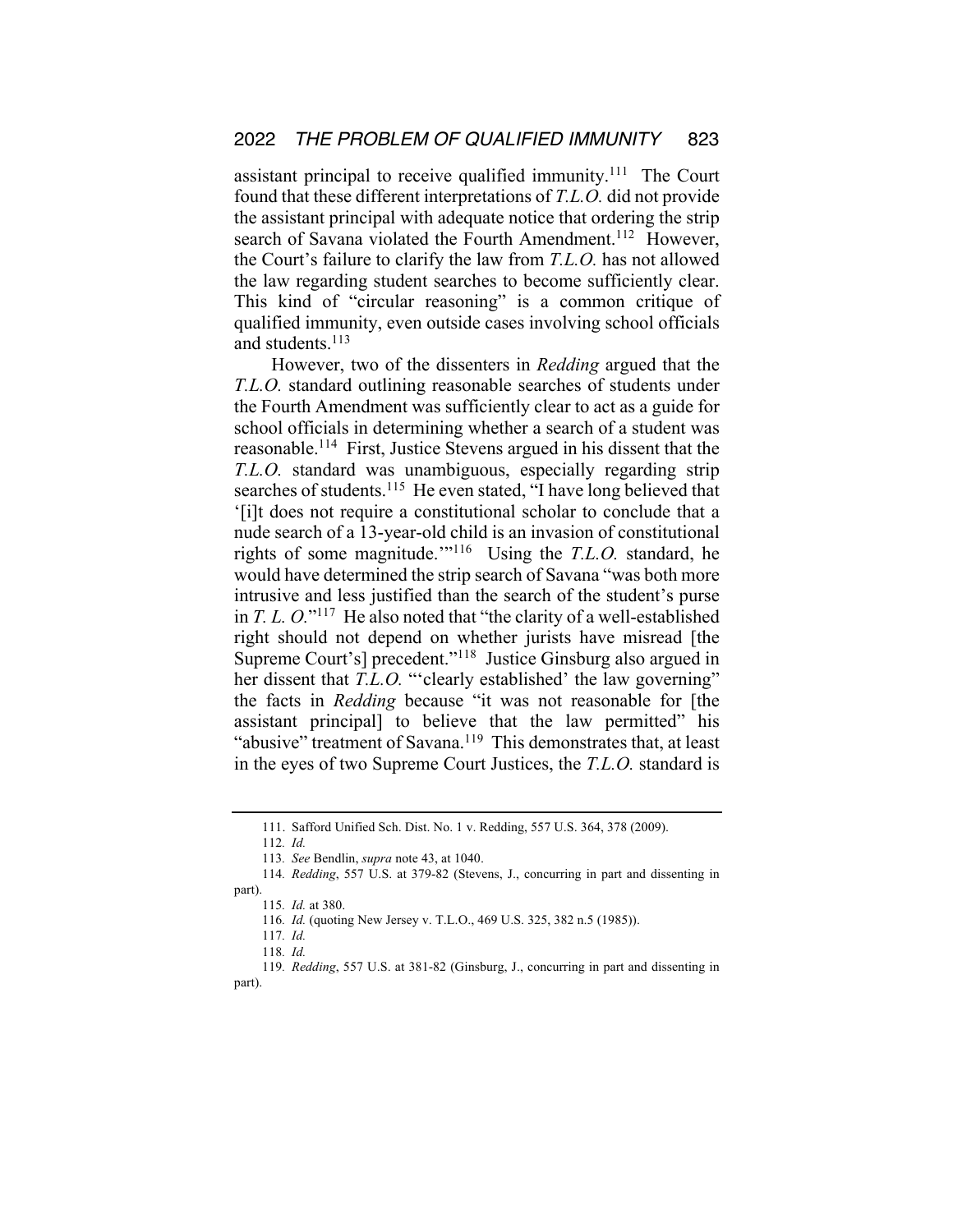sufficiently clear to put school officials on notice of what conduct is and is not permissible when conducting searches of students.

Further, the *T.L.O.* standard for assessing the reasonableness of school searches of students preserves discretion for school officials in performing their daily duties.120 Alysa Koloms notes that the Supreme Court's *T.L.O.* standard "heavily favors the disciplinary authority of the school administration."<sup>121</sup> In fact, much of the Court's reasoning for the reasonableness standard was to preserve the school's "freedom to maintain order in the school . . . .<sup>"122</sup> The majority in *T.L.O.* even stated that the goal of the reasonableness standard was to "strike the balance between the schoolchild's legitimate expectations of privacy and the school's equally legitimate need to maintain an environment in which learning can take place[.]"123 Because the *T.L.O.* standard was formulated in part to protect school officials' discretion in disciplining students, qualified immunity for public school personnel is unnecessary to protect their discretion, contrary to the Court's suggestion in *Wood*. 124

## *2. Fourteenth Amendment Claims: Excessive Punishment*

The majority of claims for excessive punishment arise as claims for violations of a student's substantive Due Process rights under the Fourteenth Amendment.<sup>125</sup> In the seminal corporal punishment case, *Ingraham*, the Supreme Court held "where school authorities, acting under color of state law, deliberately decide to punish a child for misconduct by restraining the child and inflicting appreciable physical pain ... Fourteenth Amendment liberty interests are implicated."<sup>126</sup> However, the Court failed to extend this to the substantive component of the

<sup>120.</sup> Alysa B. Koloms, Note, *Stripping Down the Reasonableness Standard: The Problems with Using* In Loco Parentis *to Define Students' Fourth Amendment Rights*, 39 HOFSTRA L. REV. 169, 189 (2010).

<sup>121</sup>*. Id.* at 191.

<sup>122.</sup> New Jersey v. T.L.O., 469 U.S. 325, 339-342 (1985).

<sup>123</sup>*. Id.* at 340.

<sup>124</sup>*. Id.*; Wood v. Strickland, 420 U.S. 308, 319-20 (1975) (holding that "the school disciplinary process . . . necessarily involves the exercise of discretion . . . .").

<sup>125.</sup> Wasserman, *supra* note 15, at 35.

<sup>126.</sup> Ingraham v. Wright, 430 U.S. 651, 674 (1977).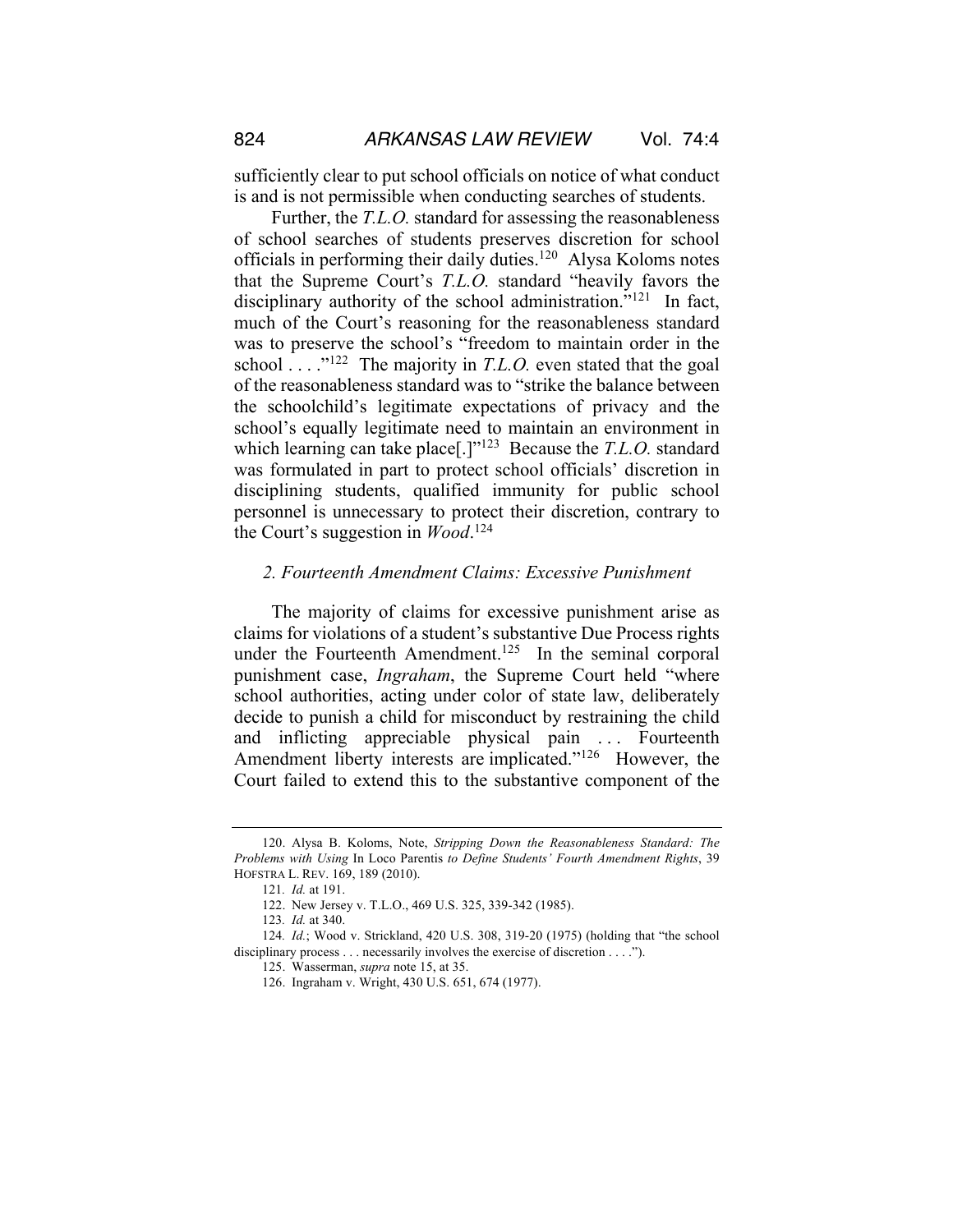Due Process Clause and expressly rejected the notion that these claims implicated the Eighth Amendment, leaving lower courts unsure as to how to deal with excessive or corporal punishment cases brought under the Fourteenth Amendment.<sup>127</sup>

Circuit courts that deal with claims for excessive punishment as an alleged violation of the student's substantive Due Process rights usually rely on *Johnson v. Glick*, a case from the Second Circuit that first applied the "shocks-the-conscience" test to these claims.128 Although that case involved incarcerated persons and correctional officers rather than students and school officials, other circuits have extended the Second Circuit's four-factor test to students' claims of excessive force.129 The *Glick* "shocks-theconscience" test requires courts to:

[L]ook to such factors as the need for the application of force, the relationship between the need and the amount of force that was used, the extent of injury inflicted, and whether force was applied in a good faith effort to maintain or restore discipline or maliciously and sadistically for the very purpose of causing harm.<sup>130</sup>

In these cases, the stringent analysis courts use to evaluate the "clearly established" prong of qualified immunity imposes an additional barrier to students' claims. For example, in *Heidemann v. Rother*, a student's parents brought a claim alleging a Fourteenth Amendment violation after a school-employed physical therapist used a blanket wrapping technique to physically restrain their mentally and physically disabled nineyear-old daughter for over an hour at a time.131 The blanket wrapping technique bound the student's body "with a blanket such that she could not use her arms, legs, or hands."<sup>132</sup> When the student's mother found her at the school the first time, the student had "flies crawling in and around her mouth and nose."<sup>133</sup> The second time her mother found her, the physical therapist had

<sup>127</sup>*. Id.* at 659 n.12; Wasserman, *supra* note 15, at 54.

<sup>128.</sup> 481 F.2d 1028, 1033 (2d Cir. 1973).

<sup>129</sup>*. Id.* at 1033-34; Wasserman, *supra* note 15, at 56-58.

<sup>130</sup>*. Glick*, 481 F.2d at 1033.

<sup>131.</sup> 84 F.3d 1021, 1025-26 (8th Cir. 1996).

<sup>132</sup>*. Id.* at 1025.

<sup>133</sup>*. Id.* at 1026.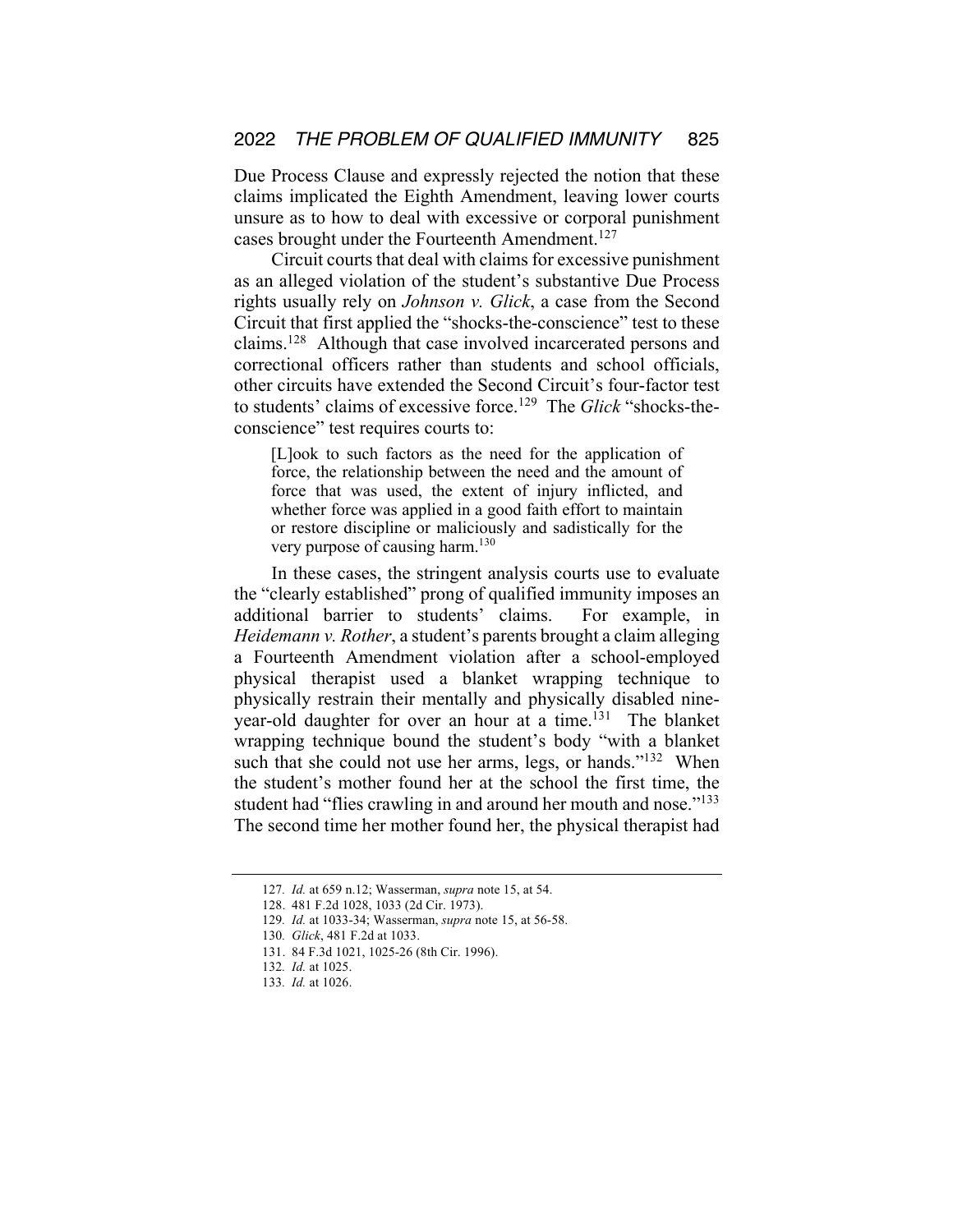wrapped the student so tightly that her mother could not remove the blanket without help.<sup>134</sup> Shockingly, the Eighth Circuit held that the physical therapist was entitled to qualified immunity against the student's Section 1983 claim because the "treatment was . . . within the scope of professionally accepted choices" and was not a "substantial departure from accepted professional judgment, practice, or standards . . . . "<sup>135</sup>

Had qualified immunity not been available in *Heidemann*, the court's use of the "shocks-the-conscience" test from *Glick* would have resulted in the physical therapist's liability under Section 1983.<sup>136</sup> "[T]he need for the application of force" was low, if not nonexistent.137 In fact, the facts of *Heidemann* provide no evidence that the physical therapist needed to administer the blanket wrapping technique except for the presence of the student's disabilities and the professional judgment of the physical therapist.138 Therefore, "the relationship between the need and the amount of force that was used" was disproportionate because no force was necessary and the restraint of the student so tight that her mother could not remove the blanket without assistance—was excessive.139 Further, "the extent of injury" was substantial, especially considering the presence of flies in and around the student's nose and mouth.<sup>140</sup> Moreover, although there was no evidence that the punishment was inflicted "maliciously and sadistically for the very purpose of causing harm," it was also not "applied in a good faith effort to maintain or restore discipline."141 Therefore, had qualified immunity not applied, the nine-year-old student and her family would have been able to bring a successful claim for a violation of the student's substantive Due Process rights under Section 1983.

Courts' use of the "shocks-the-conscience" test in evaluating students' right to be free from excessive punishment without the interference of a qualified immunity defense would allow

<sup>134</sup>*. Id.*

<sup>135</sup>*. Id.* at 1030-31.

<sup>136.</sup> Johnson v. Glick, 481 F.2d 1028, 1033 (2d Cir. 1973).

<sup>137</sup>*. Id.*

<sup>138</sup>*. Heidemann*, 84 F.3d at 1025-26.

<sup>139</sup>*. Glick*, 481 F.2d at 1033; *Heidemann*, 84 F.3d at 1026.

<sup>140</sup>*. Glick*, 481 F.2d at 1033; *Heidemann*, 84 F.3d at 1026.

<sup>141</sup>*. Glick*, 481 F.2d at 1033.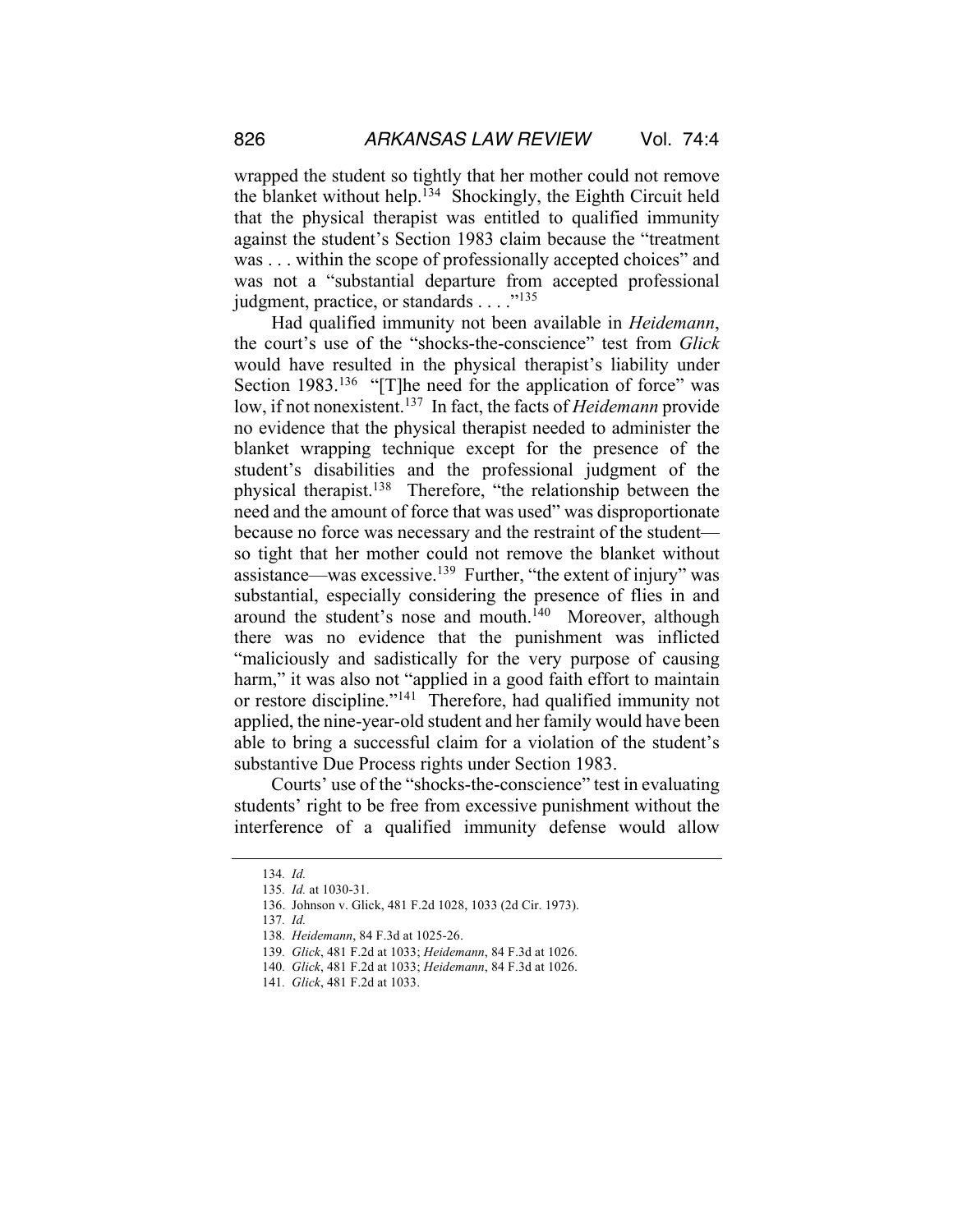students to bring more successful claims for egregious violations of their substantive Due Process rights while still allowing some level of discretion for school personnel. The "shocks-theconscience" test is a high bar to clear, leaving much room for school officials to implement appropriate disciplinary measures to protect the students and the learning environment. Further, the use of the "shocks-the-conscience" test will continue to protect school officials from the fear of frivolous lawsuits interfering with their ability to perform their jobs. However, for conduct that is completely outrageous, the "shocks-the-conscience" standard will still serve to protect students.

This standard will also allow school officials to have "fair warning" regarding what kinds of conduct are and are not permissible.<sup>142</sup> The "shocks-the-conscience" test is a stringent standard, one that is based on "our common moral intuitions."<sup>143</sup> One does not have to be a constitutional scholar to recognize that some conduct is so egregious that it violates an individual's constitutional rights.144 The "shocks-the-conscience" standard reflects that sentiment and informs public officials that some conduct is so horrible that it cannot possibly pass constitutional muster, even without the protection of qualified immunity.

## **B. First Amendment Violations**

The qualified immunity defense is also frequently raised in students' claims against school officials for violations of their First Amendment rights.<sup>145</sup> However, it often creates an

<sup>142.</sup> Heller, *supra* note 86, at 320.

<sup>143</sup>*. Id.* at 356.

<sup>144</sup>*. See* Barbara E. Armacost, *Qualified Immunity: Ignorance Excused*, 51 VAND. L. REV. 583, 662 (1998) (arguing that some conduct "contains indicia of its own blameworthiness").

<sup>145</sup>*. See, e.g.*, Doninger v. Niehoff, 642 F.3d 334, 338-39 (2d Cir. 2011) (school administrators entitled to qualified immunity when student brought claim for violation of her First Amendment free speech rights after preventing her from running for student government because of her off-campus speech and prohibiting her from wearing a homemade printed t-shirt at a school assembly); Morgan v. Swanson, 659 F.3d 359, 364-65 (5th Cir. 2011) (principal entitled to qualified immunity when student brought a claim for violation of her First Amendment rights after he restricted her from distributing religious materials outside of school hours to a group of students); C.F. *ex rel.* Farnan v. Capistrano Unified Sch. Dist., 654 F.3d 975, 978 (9th Cir. 2011) (teacher entitled to qualified immunity after student claimed teacher violated the Establishment Clause of the First Amendment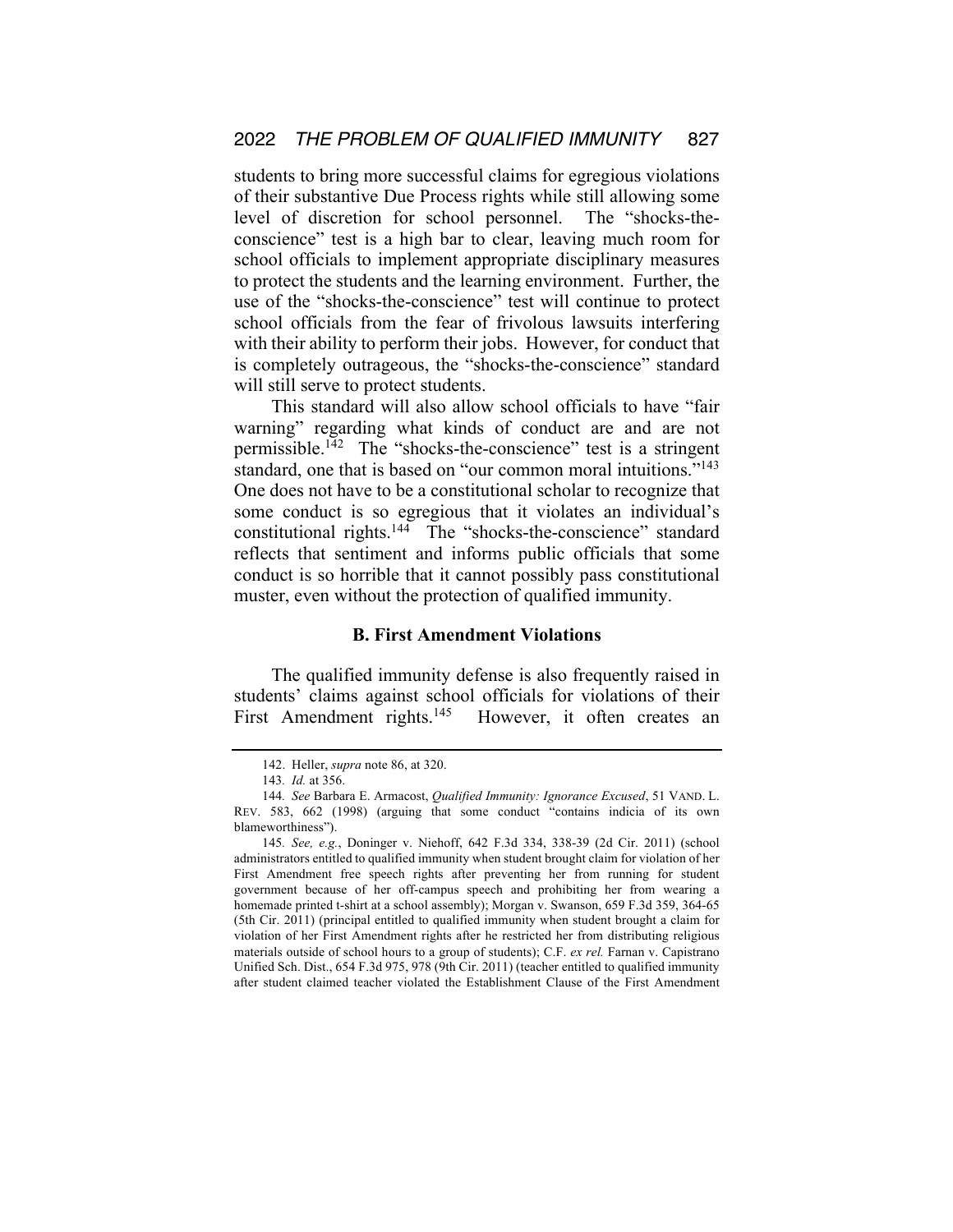additional obstacle for students who bring claims against school officials under Section 1983 for First Amendment violations.<sup>146</sup> In fact, the Second Circuit noted that "[t]he law governing restrictions on student speech can be difficult and confusing, even for lawyers, law professors, and judges. The relevant Supreme Court cases can be hard to reconcile, and courts often struggle to determine which standard applies in any particular case."<sup>147</sup> One First Amendment scholar notes that the *Pearson* Court's decision to allow courts to skip the analysis of whether there was a constitutional violation and directly determine whether the right was clearly established posed serious problems for student speech.148 In particular, he argued that "[t]he *Pearson* decision gives judges the discretion to avoid tough constitutional questions and decide cases based on the 'clearly established' prong . . . . "<sup>149</sup> Because of this problem, another argument is that "First Amendment values and constitutional values in general would be better served by an approach that obliges courts to decide constitutional questions."150 Abolishing qualified immunity would allow courts to rule on these constitutional issues without dealing with the stringent "clearly established" standard that requires extreme factual similarity to find that the right was "clearly established" at the time of the school officials' conduct.

The traditional standard for analyzing student speech under the First Amendment comes from *Tinker v. Des Moines Independent Community School District*. 151 In that case, the

151. 393 U.S. 503, 512-14 (1969).

when teacher made statements hostile to religion while discussing creationism in history class); Holloman *ex rel.* Holloman v. Harland, 370 F.3d 1252, 1259, 1265, 1269 (11th Cir. 2004) (teacher and principal not entitled to qualified immunity when student brought claim for violation of his First Amendment free speech rights after school officials paddled student for raising his fist during a daily flag salute instead of reciting the Pledge of Allegiance).

<sup>146</sup>*. See* Mickey Lee Jett, Note, *The Reach of the Schoolhouse Gate: The Fate of*  Tinker *in the Age of Digital Social Media*, 61 CATH. U. L. REV. 895, 916-17 (2012); David L. Hudson, Jr., Pearson v. Callahan *and Qualified Immunity: Impact on First Amendment Law*, 10 FIRST AMEND. L. REV. 125, 136 (2011) [hereinafter Hudson, Jr., *Pearson v. Callahan and Qualified Immunity: Impact on First Amendment Law*].

<sup>147</sup>*. Doninger*, 642 F.3d at 353.

<sup>148.</sup> Hudson, Jr., *Pearson v. Callahan and Qualified Immunity: Impact on First Amendment Law*, *supra* note 146, at 136.

<sup>149</sup>*. Id.*

<sup>150.</sup> David L. Hudson, Jr., *4th Amendment Ruling Could Influence First Amendment Law*, FREEDOM F. INST. (Jan. 27, 2009), [https://perma.cc/MXW6-TPXE].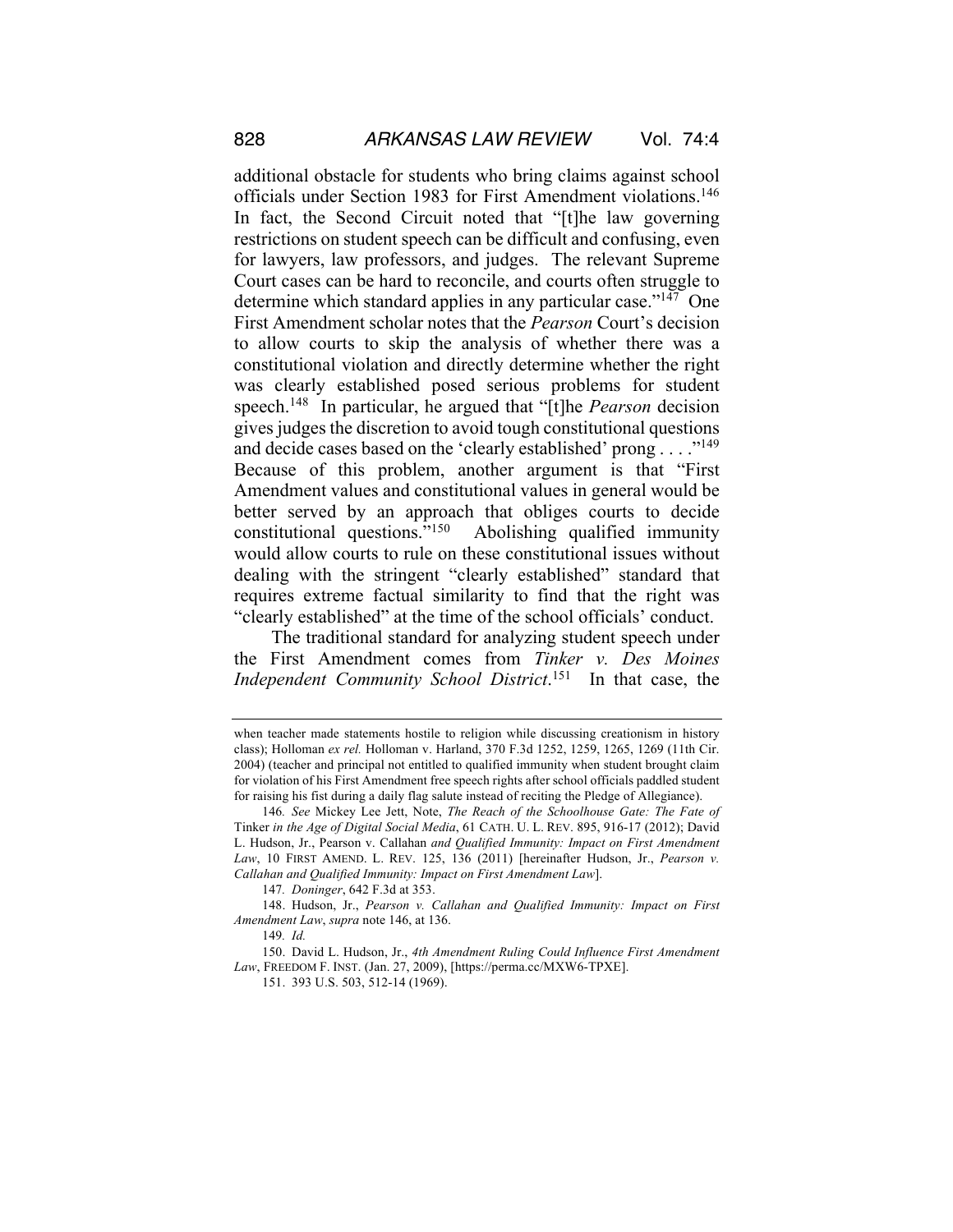Supreme Court ruled that a public school district could not prohibit students from wearing black armbands at school in protest of the Vietnam War.<sup>152</sup> The Court also announced that student speech should only be prohibited if it threatens a "substantial disruption of or material interference with school activities . . . . "<sup>153</sup>

After the *Tinker* decision, the Court carved out three exceptions to the *Tinker* doctrine.<sup>154</sup> The first exception applies to "offensively lewd and indecent speech."155 The Court held that public schools may prohibit this type of speech because it "would undermine the school's basic educational mission."<sup>156</sup> The second exception includes student newspapers and other schoolsponsored speech.<sup>157</sup> The Court determined that "school officials were entitled to regulate the contents of [the newspaper] in any reasonable manner" when "students, parents, and members of the public might reasonably perceive [it] to bear the imprimatur of the school."158

The last exception is in the Court's second most recent student speech decision, *Morse v. Frederick*, in which the Court took a significant step away from the traditional *Tinker* standard but did not abandon it altogether.<sup>159</sup> In that case, a school principal suspended a student for displaying a banner with the phrase "BONG HiTS 4 JESUS."160 Chief Justice Robert's majority held that the principal did not violate the student's First Amendment rights because the principal interpreted the banner to advocate for illegal drug use.<sup>161</sup> The Court recognized that "deterring drug use by schoolchildren is an 'important—indeed, perhaps compelling' interest" and that "[t]he First Amendment does not require schools to tolerate at school events student

158*. Id.* at 270-71.

<sup>152</sup>*. Id.* at 510-11.

<sup>153</sup>*. Id.* at 512-14.

<sup>154</sup>*. See* Bethel Sch. Dist. No. 403 v. Fraser, 478 U.S. 675, 685-86 (1986); Hazelwood Sch. Dist. v. Kuhlmeier, 484 U.S. 260, 272-73 (1988).

<sup>155</sup>*. Fraser*, 478 U.S. at 685.

<sup>156</sup>*. Id.* 

<sup>157</sup>*. Hazelwood*, 484 U.S. at 272-73.

<sup>159.</sup> 551 U.S. 393, 408-10 (2007).

<sup>160</sup>*. Id.* at 397-98.

<sup>161</sup>*. Id.* at 402.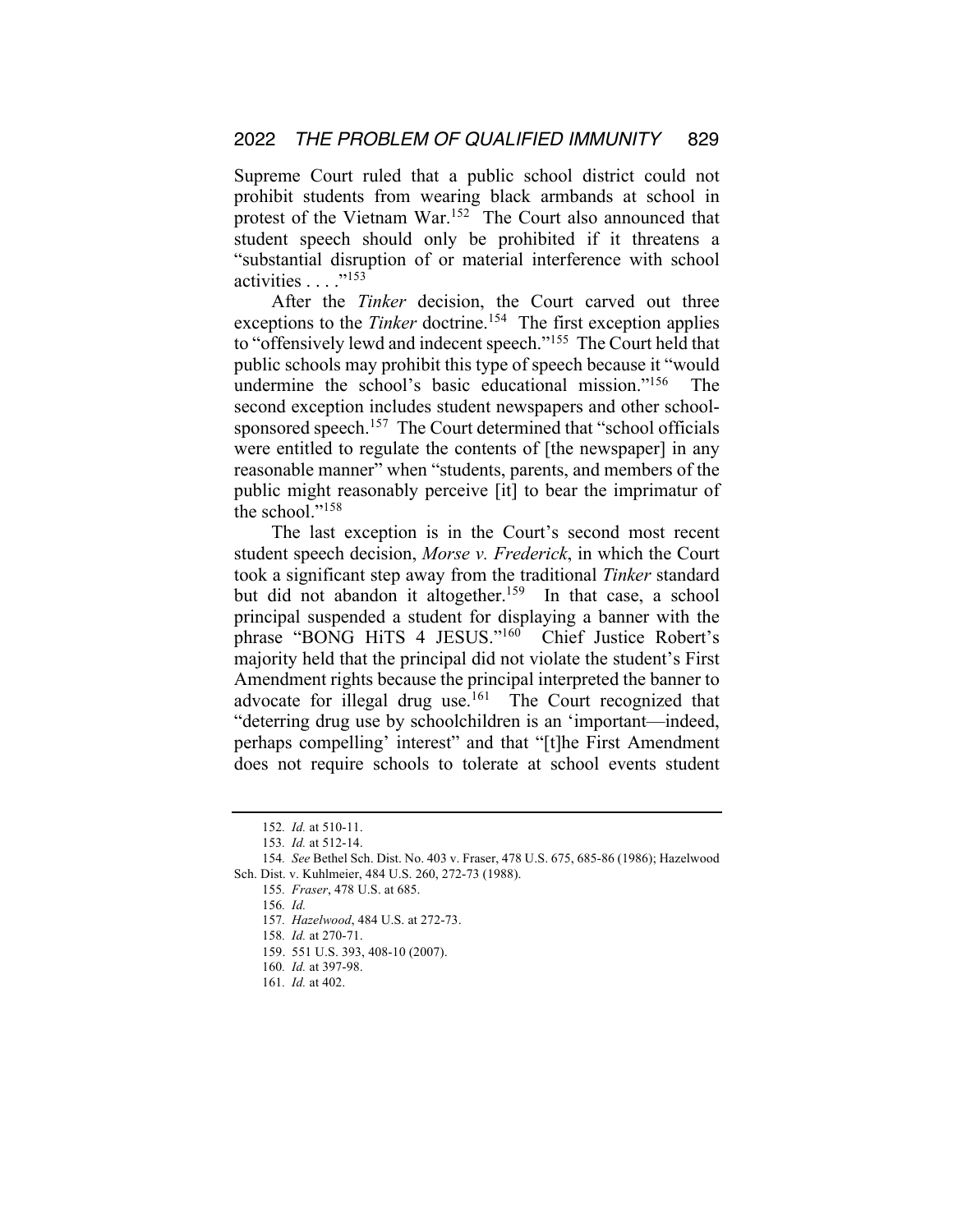expression that contributes to" the dangers of student drug use, thus creating the third exception to the *Tinker* standard.<sup>162</sup>

Justice Breyer's concurrence in part and dissent in part in *Morse* would not have undertaken this analysis under the First Amendment.<sup>163</sup> Instead, Justice Breyer would have held that qualified immunity protected the principal in this case because "she did not clearly violate the law during her confrontation with the student."164 The majority suggested it did not decide the case based on qualified immunity because the principal asked for declaratory and injunctive relief as well as money damages (and qualified immunity is only available as a defense in cases requesting money damages).165 However, Justice Breyer's approach of avoiding the constitutional question in favor of finding that the principal was entitled to qualified immunity because there was no "clearly established" right is precisely the problem that the qualified immunity doctrine poses.166 Without negotiating the highly discretionary qualified immunity analysis, courts could rely solely on *Tinker*, *Fraser*, *Hazelwood*, and *Morse* to evaluate students' Section 1983 claims for violations of their First Amendment rights, and the law in these areas would become clearer.

Although the outcome in *Morse* would likely have been the same with or without a qualified immunity analysis, lower court opinions have demonstrated that qualified immunity is unnecessary in cases involving Section 1983 claims for First Amendment violations.167 Lower courts tend to rely on *Tinker*'s

167*. See, e.g.*, Doninger v. Niehoff, 642 F.3d 334, 338-39 (2d Cir. 2011) (school administrators entitled to qualified immunity when student brought claim for violation of her First Amendment free speech rights after preventing her from running for student government because of her off-campus speech and prohibiting her from wearing a homemade printed t-shirt at a school assembly); Morgan v. Swanson, 659 F.3d 359, 364-65 (5th Cir. 2011) (principal entitled to qualified immunity when student brought a claim for violation of her First Amendment rights after he restricted her from distributing religious materials outside of school hours to a group of students); C.F. *ex rel.* Farnan v. Capistrano

<sup>162</sup>*. Id.* at 407, 408, 410 (quoting Vernonia Sch. Dist. 47J v. Acton, 515 U.S. 646, 661 (1995)).

<sup>163</sup>*. Id.* at 425 (Breyer, J., concurring in part and dissenting in part).

<sup>164</sup>*. Morse*, 551 U.S. at 429 (Breyer, J., concurring in part and dissenting in part).

<sup>165</sup>*. Id.* at 400 n.1 (majority opinion).

<sup>166</sup>*. Id.* at 429 (Breyer, J., concurring in part and dissenting in part); Hudson, Jr., *Pearson v. Callahan and Qualified Immunity: Impact on First Amendment Law*, *supra* note 146, at 136.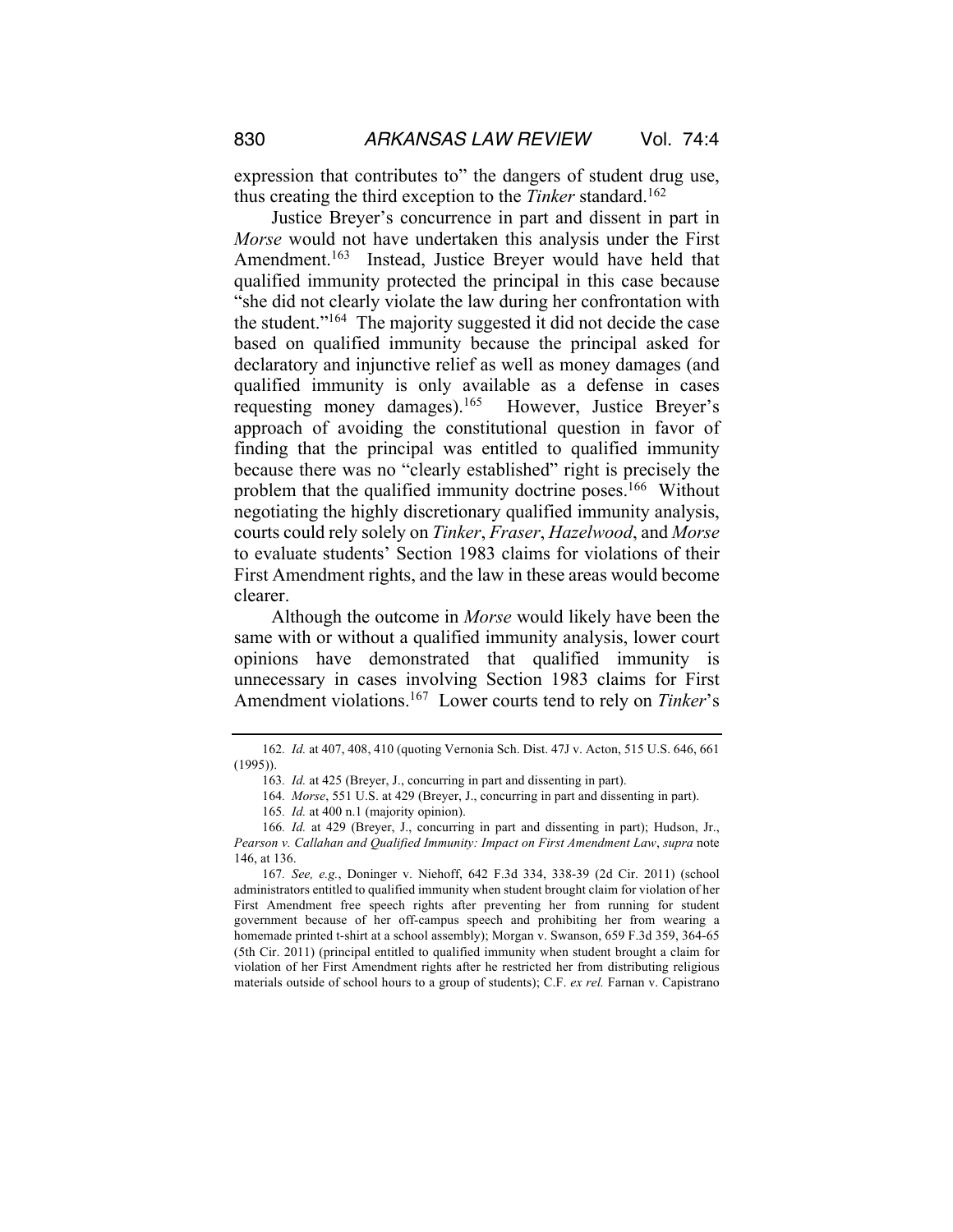"substantial disruption" standard when analyzing students' claims for violations of their First Amendment free speech rights "unless the speech is lewd, advocates drug use, or bears the school's imprimatur."<sup>168</sup>

For example, in *Doninger v. Niehoff*, the Second Circuit granted qualified immunity to a principal and a superintendent of a school after they prohibited a student from running for class secretary and from wearing a homemade printed shirt stating "Team Avery" to a school assembly based on the student's offcampus speech calling the school administrators "douchebags" and urging other students to take action "to piss [them] off more."169 Under the *Tinker* analysis, the court held "it was objectively reasonable for school officials to conclude that [the student]'s behavior was potentially disruptive of student government functions . . ." and thus, the student did not have a clearly established right "not to be prohibited from participating in a voluntary, extracurricular activity because of offensive offcampus speech ...."<sup>170</sup> Despite the student's reliance on a Supreme Court case in which "public school students were punished for publishing and distributing to their peers a lewd, satirical newspaper" off campus, the court found that this did not create a "clearly established" right despite the substantial factual similarities in the cases.<sup>171</sup> If the school administrators had been unable to raise qualified immunity as an affirmative defense, the student would have had a greater chance to prevail because the Second Circuit would have had more freedom to compare prior

Unified Sch. Dist., 654 F.3d 975, 978 (9th Cir. 2011) (teacher entitled to qualified immunity after student claimed teacher violated the Establishment Clause of the First Amendment when teacher made statements hostile to religion while discussing creationism in history class). *But see* Holloman *ex rel.* Holloman v. Harland, 370 F.3d 1252 (11th Cir. 2004) (teacher and principal not entitled to qualified immunity when student brought claim for violation of his First Amendment free speech rights after school officials paddled student for raising his fist during a daily flag salute instead of reciting the Pledge of Allegiance).

<sup>168.</sup> Tinker v. Des Moines Indep. Cmty. Sch. Dist., 393 U.S. 503, 514 (1969); Lee Goldman, *Student Speech and the First Amendment: A Comprehensive Approach*, 63 FLA. L. REV. 395, 404 (2011).

<sup>169.</sup> 642 F.3d at 340-41, 351, 356.

<sup>170</sup>*. Id.* at 346, 351 (quoting Doninger v. Niehoff, 594 F. Supp. 2d 211, 222 (D. Conn. 2009)).

<sup>171</sup>*. Id.* at 346.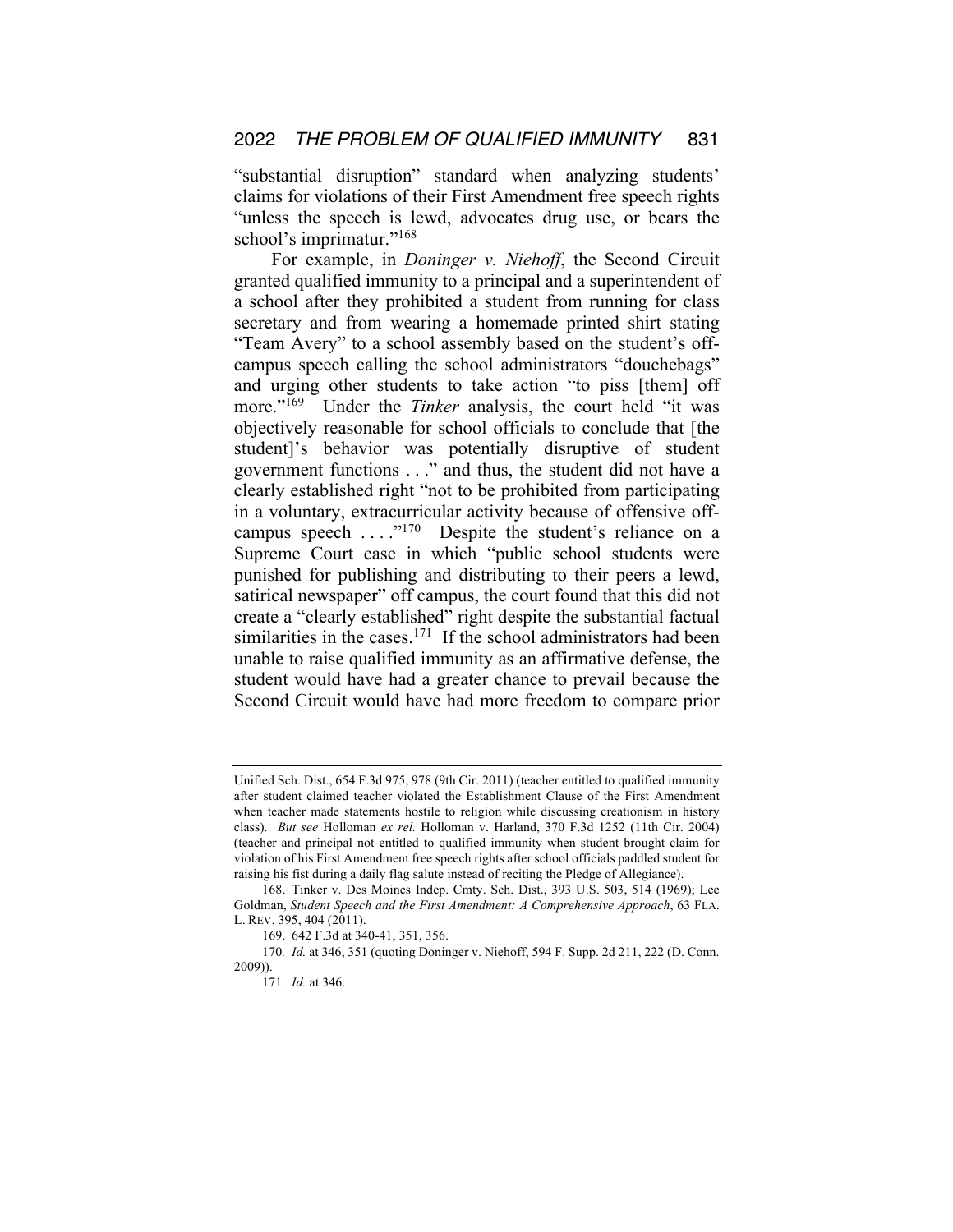cases with similar facts to the case at issue when applying the *Tinker* standard.

The previous example also demonstrates the discretion the *Tinker* standard affords to school personnel in determining whether to limit particular student speech.<sup>172</sup> The standard "requires courts to defer to educators' reasonable determinations of what speech may cause a substantial disruption  $\dots$ <sup>173</sup> This is exactly the type of deference that the Supreme Court was trying to protect in *Wood* when they extended qualified immunity to protect school officials.174 The *Tinker* standard and the three other exceptions to protect student speech are also sufficiently clear to provide officials with "fair warning" about what conduct is unlawful when dealing with student speech issues.<sup>175</sup> Therefore, qualified immunity is unnecessary and may actually present additional challenges to students bringing Section 1983 claims for First Amendment violations.176

## **IV. IMPLICATIONS OF ABOLISHING QUALIFIED IMMUNITY**

The biggest challenge to abolishing qualified immunity in K-12 schools and simply relying on existing legal standards to evaluate students' Section 1983 claims is that scholars argue that these standards are unclear and thus do not provide school officials with "fair warning"<sup>177</sup> that their conduct is unlawful.<sup>178</sup> Regarding Fourth Amendment claims for unreasonable searches, David Blickenstaff argues that the *T.L.O.* standard is "too lenient

<sup>172</sup>*. See* Sean R. Nuttall, *Rethinking the Narrative on Judicial Deference in Student Speech Cases*, 83 N.Y.U. L. REV. 1282, 1282 (2008).

<sup>173</sup>*. Id.*

<sup>174.</sup> Wood v. Strickland, 420 U.S. 308, 319 (1975).

<sup>175</sup>*. See* Joe Dryden, *It's a Matter of Life and Death: Judicial Support for School Authority Over Off-Campus Student Cyber Bullying and Harassment*, 33 U. LA VERNE L. REV. 171, 182-88 (2012); Goldman, *supra* note 168, at 405; Hope v. Pelzer, 536 U.S. 730, 739-41 (2002).

<sup>176</sup>*. See* Hudson, Jr., *Pearson v. Callahan and Qualified Immunity: Impact on First Amendment Law*, *supra* note 146, at 136-39.

<sup>177</sup>*. Hope*, 536 U.S. at 739-41.

<sup>178</sup>*. See* Blickenstaff, *supra* note 21, at 41 (arguing that the *T.L.O.* standard to evaluate strip searches of students is unclear); Jett, *supra* note 146, at 897-98, 918-19 (arguing that the *Tinker* standard is unclear as applied to student speech cases).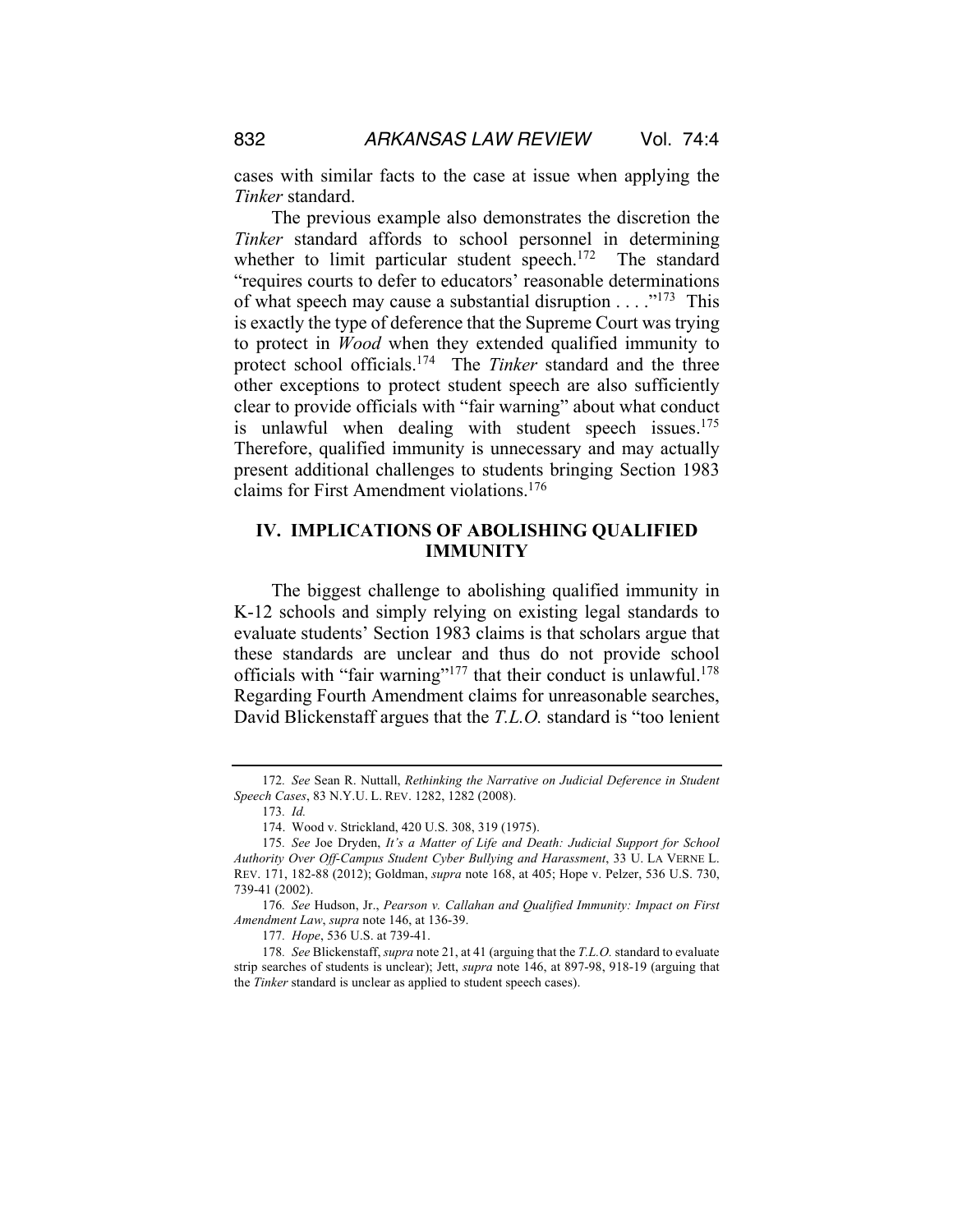and too ill-defined" to apply to strip searches of students at school.<sup>179</sup> However, Justices Stevens's and Ginsburg's dissents in *Redding* demonstrate why this view is incorrect.<sup>180</sup> They opined that there is disagreement about the *T.L.O.* standard not because the *T.L.O* test is ambiguous but rather because lower courts misapply the standard.<sup>181</sup> Therefore, if lower courts were to apply the *T.L.O.* test correctly, school officials would have "fair warning" about what is and is not permissible behavior when conducting student searches because the standard is sufficiently clear to provide that notice.182

Regarding First Amendment claims, a common critique of the *Tinker* standard is that it is unclear how it applies in student speech cases, particularly regarding online or off-campus student speech.183 Allison Belnap notes that the *Tinker* standard is ambiguous because it is uncertain whether a school needs to show "*specific and concrete evidence*" that previous similar speech has "resulted in a material and substantial interference with school operations," "*a well-founded belief* that the disruption will occur," or "merely *a foreseeable risk* that the speech would result in a material and substantial disruption ...."<sup>184</sup> Another scholar notes that lower courts have applied *Tinker* differently and reached different results in online school speech cases because of "the difficulty in applying traditional school-speech jurisprudence to cyberspeech."<sup>185</sup>

However, these arguments highlight the fact that lower courts are misapplying the Supreme Court's precedent in *Tinker* rather than the standard's ambiguity.<sup>186</sup> Professor Dryden notes that lower courts run into trouble when they only apply one of *Tinker*'s prongs rather than both.<sup>187</sup> If courts applied both prongs

<sup>179.</sup> Blickenstaff, *supra* note 21, at 47.

<sup>180.</sup> Safford Unified Sch. Dist. No. 1 v. Redding, 557 U.S. 364, 380-82 (2009).

<sup>181</sup>*. See supra* text accompanying notes 114-19.

<sup>182</sup>*. Hope*, 536 U.S. at 741.

<sup>183</sup>*. See generally* Jett, *supra* note 146; Allison Belnap, Comment, Tinker *at a Breaking Point: Why the Specter of Cyberbullying Cannot Excuse Impermissible Public School Regulation of Off-Campus Student Speech*, 2011 BYU L. REV. 501, 509 (2011).

<sup>184.</sup> Belnap, *supra* note 183, at 523-24.

<sup>185.</sup> Jett, *supra* note 146, at 897.

<sup>186</sup>*. See* Dryden, *supra* note 175, at 182-88; Goldman, *supra* note 168, at 405.

<sup>187.</sup> Dryden, *supra* note 175, at 215-16.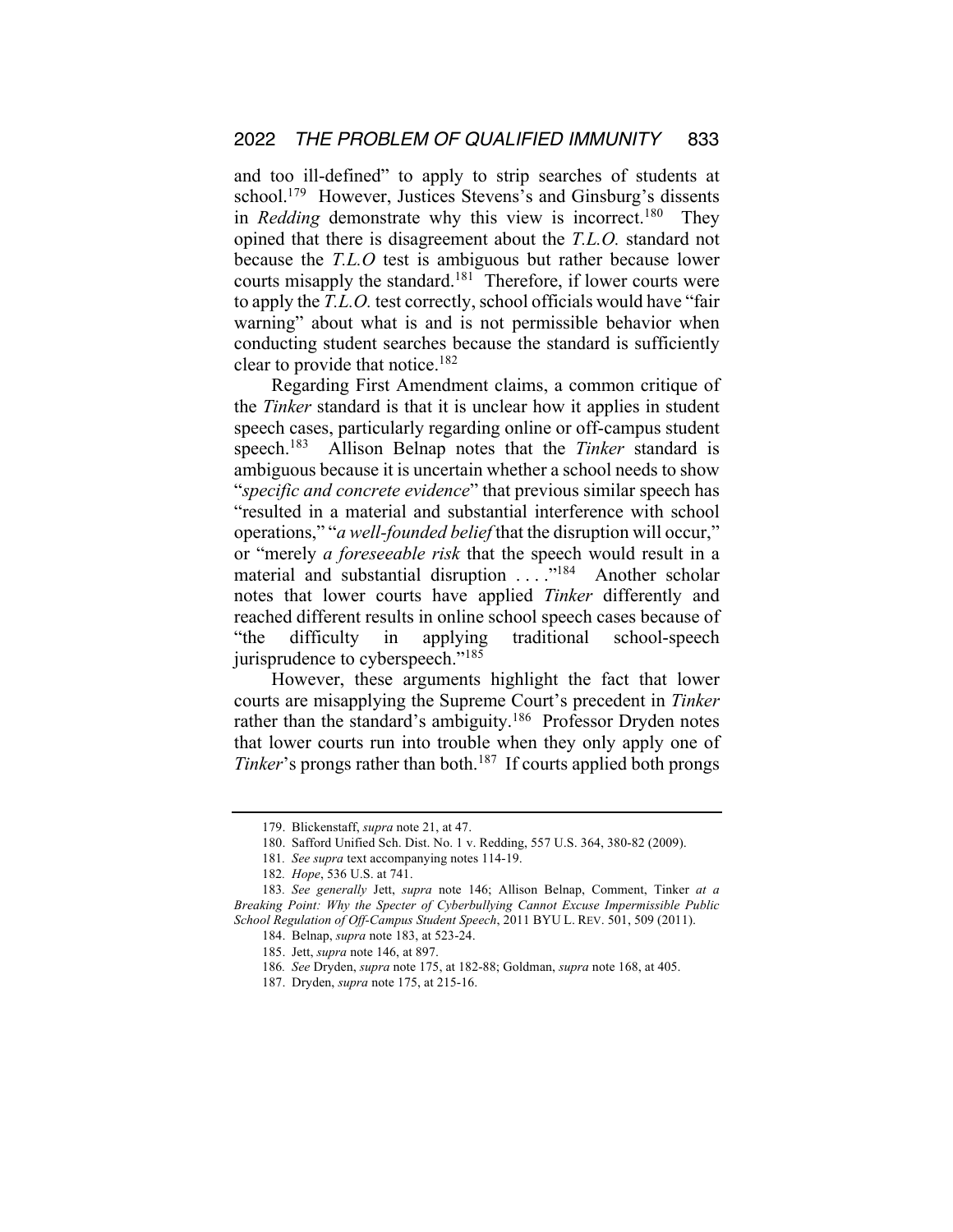of the *Tinker* standard in analyzing students' claims for First Amendment violations:

[S]chool officials would not be permitted to proscribe any speech . . . unless they could articulate objective facts which would demonstrate that the expression created, or was likely to create, a substantial disruption of school operations or the expression interfered with the rights of others on more than just a temporary and superficial level.<sup>188</sup>

This hearkens back to Justice Stevens's comment in *Redding* that "the clarity of a well-established right should not depend on whether jurists have misread [the Supreme Court's] precedents."189 In other words, if applied correctly, the *Tinker* standard is sufficiently clear to put school officials on notice of what kinds of conduct are and are not permissible when dealing with student speech issues.

Relying on *T.L.O.*, the highly deferential "shocks-theconscience" test, and *Tinker* and its progeny for analyzing students' Section 1983 claims will still provide school officials notice of conduct that is unconstitutional in discharging their duties without the need for qualified immunity. The Supreme Court has stated that "officials can still be on notice that their conduct violates established law even in novel factual circumstances."190 The standards under which courts analyze students' First, Fourth, and Fourteenth Amendment claims are sufficiently clear to provide school officials with "fair warning" of what conduct is and is not permissible.<sup>191</sup> Further, the argument that qualified immunity is designed to allow public officials, particularly law enforcement officers, to make splitsecond decisions is not as pressing in the K-12 context.<sup>192</sup> It is much more likely that teachers and school administrators have time to consult attorneys, supervisors, and co-workers about a

190. Hope v. Pelzer, 536 U.S. 730, 741 (2002).

<sup>188</sup>*. Id.* at 215.

<sup>189.</sup> Safford Unified Sch. Dist. No. 1 v. Redding, 557 U.S. 364, 380 (2009) (Stephens, J., concurring in part and dissenting in part).

<sup>191</sup>*. Id.*

<sup>192</sup>*. See* Reichle v. Howards, 566 U.S. 658, 671 (2012) (Ginsburg, J., concurring) ("Officers assigned to protect public officials must make singularly swift, on the spot, decisions whether the safety of the person they are guarding is in jeopardy.").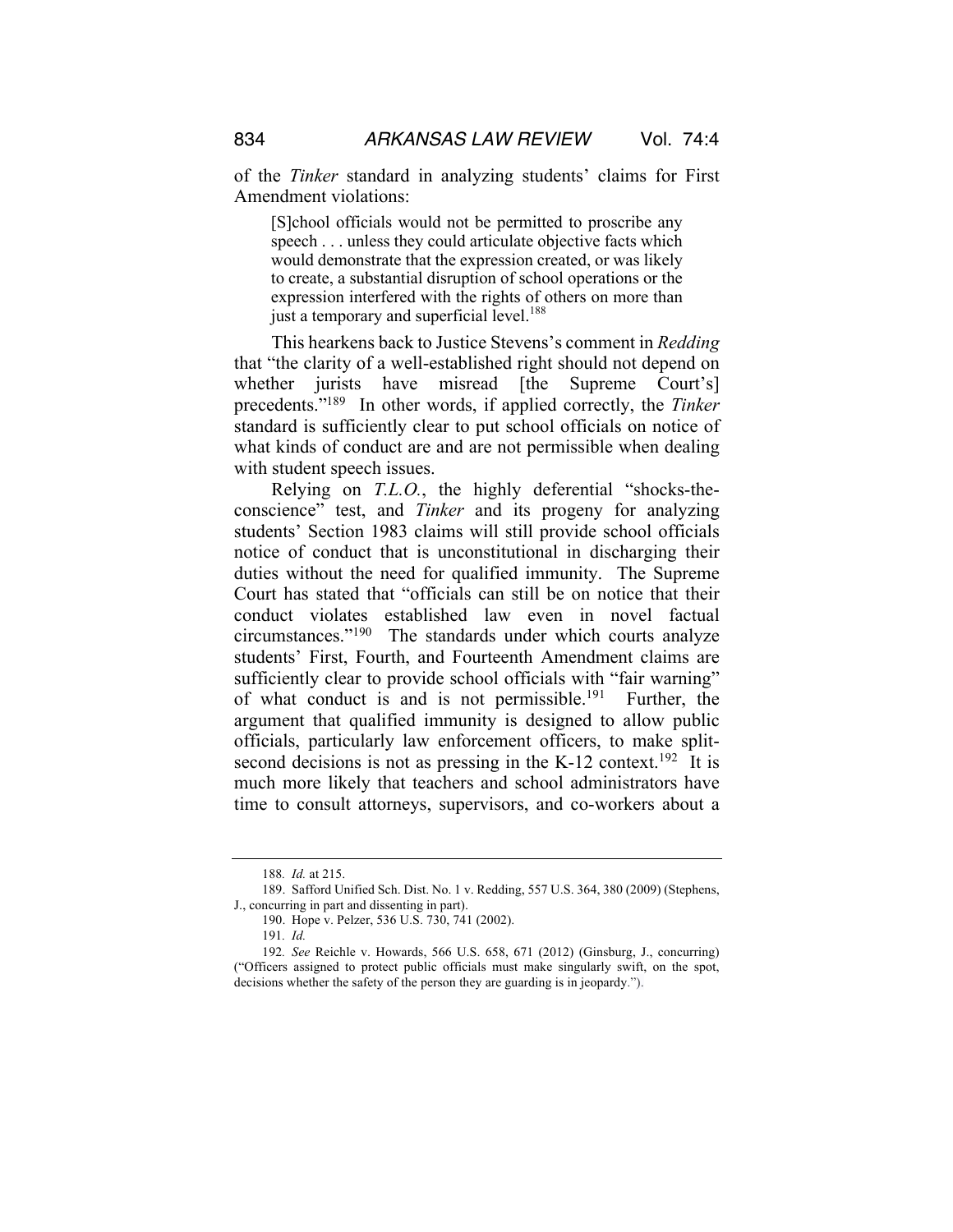particular method they intend to use to discipline students or prevent distractions in the learning environment.

Even if these standards are not sufficiently clear to provide school officials with notice about the lawfulness of their conduct, it has been noted that public officials "do not pause in the course of conduct to ponder whether their behavior violates the Constitution and can therefore subject them to federal liability ...."<sup>193</sup> Therefore, there is an argument that "providing [public officials] with legal or constitutional notice is of little practical use" because state actors do not consider "federal forum[s] or attorney's fees" when deciding how to handle a particular situation.194 Instead, public officials, "like most people, make decisions based on their conceptions of right and wrong, buttressed perhaps by a rough sense of the law."195 When viewed in this light, qualified immunity may not be necessary to provide notice to school officials about lawful and unlawful conduct because these officials do not rely on specific articulations of the law when making decisions in the classroom.

Students will also receive more expansive constitutional protections if the Supreme Court abolishes qualified immunity in the K-12 context. According to the *Wood* Court:

The imposition of monetary costs for mistakes which were not unreasonable in the light of all the circumstances would undoubtedly deter even the most conscientious school decisionmaker from exercising his judgment independently, forcefully, and in a manner best serving the long-term interest of the school and the students.<sup>196</sup>

Thus, qualified immunity in the school setting serves to protect teachers and other school officials from costly litigation by allowing them to exercise discretion in their day-to-day duties.<sup>197</sup> However, the legal standards previously discussed provide that same level of protection of school officials' discretion.<sup>198</sup>

<sup>193.</sup> Heller, *supra* note 86, at 317.

<sup>194</sup>*. Id.* at 354.

<sup>195</sup>*. Id.* 

<sup>196.</sup> Wood v. Strickland, 420 U.S. 308, 319-20 (1975).

<sup>197</sup>*. See id.* 

<sup>198</sup>*. See supra* Part III.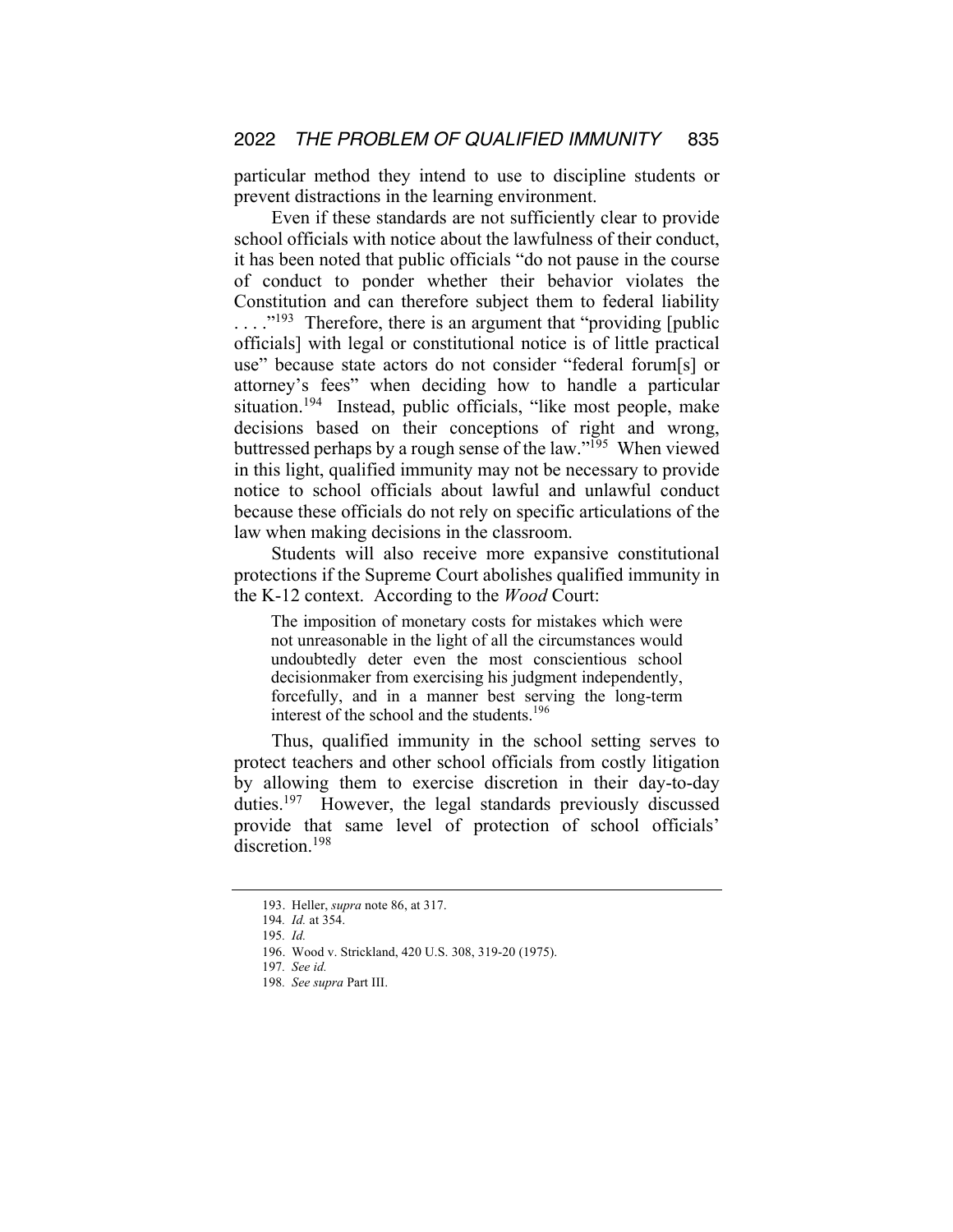Rejecting qualified immunity for school officials would not affect any other protections the law has already afforded to school personnel, such as the law's refusal to recognize any duty to protect or supervise students.199 Some cases have applied qualified immunity in cases alleging a failure to protect or supervise students, and these cases usually result in awarding qualified immunity to the school officials.<sup>200</sup> For example, in *Mann v. Palmerton Area School District*, a student brought suit against his football coach under a failure to protect theory of the Fourteenth Amendment after the student suffered a traumatic brain injury when the coach knew the student sustained multiple hard hits in practice and failed to implement the policies required when a student suffered a head injury.<sup>201</sup> The court held that the football coach was entitled to qualified immunity because "it was not so plainly obvious that requiring a student-athlete, fully clothed in protective gear, to continue to participate in practice after sustaining a violent hit and exhibiting concussion symptoms implicated the student athlete's constitutional rights."202 The Third Circuit repeatedly emphasized the fact that although there were other cases involving student-athletes and coaches brought under Fourteenth Amendment failure to protect claims, none of the facts of those cases was similar enough to create a "clearly established" right.<sup>203</sup> However, without having to undertake a qualified immunity analysis, the court would have been allowed to rely more heavily on the other cases, and thus may have allowed the student to prevail on his claim for a constitutional violation.

Further, abolishing qualified immunity for school officials would not affect the protections that the stringent *Monell* standard

<sup>199</sup>*. See* DeShaney v. Winnebago Cnty. Dep't of Soc. Servs., 489 U.S. 189, 196-97 (1989).

<sup>200</sup>*. See, e.g.*, Mann v. Palmerton Area Sch. Dist., 872 F.3d 165, 169-70 (3d Cir. 2017) (student claimed high-school football coach violated student's substantive Due Process rights when student received a traumatic brain injury after coach required the student to participate in practice after student received a violent hit and coach observed concussion symptoms); Walton v. Alexander, 44 F.3d 1297, 1300-01 (5th Cir. 1995) (superintendent entitled to qualified immunity after a classmate sexually assaulted the student because the court found no special relationship existed that would create a duty to protect).

<sup>201.</sup> 872 F.3d at 169-70.

<sup>202</sup>*. Id.* at 174.

<sup>203</sup>*. Id.* at 173-74.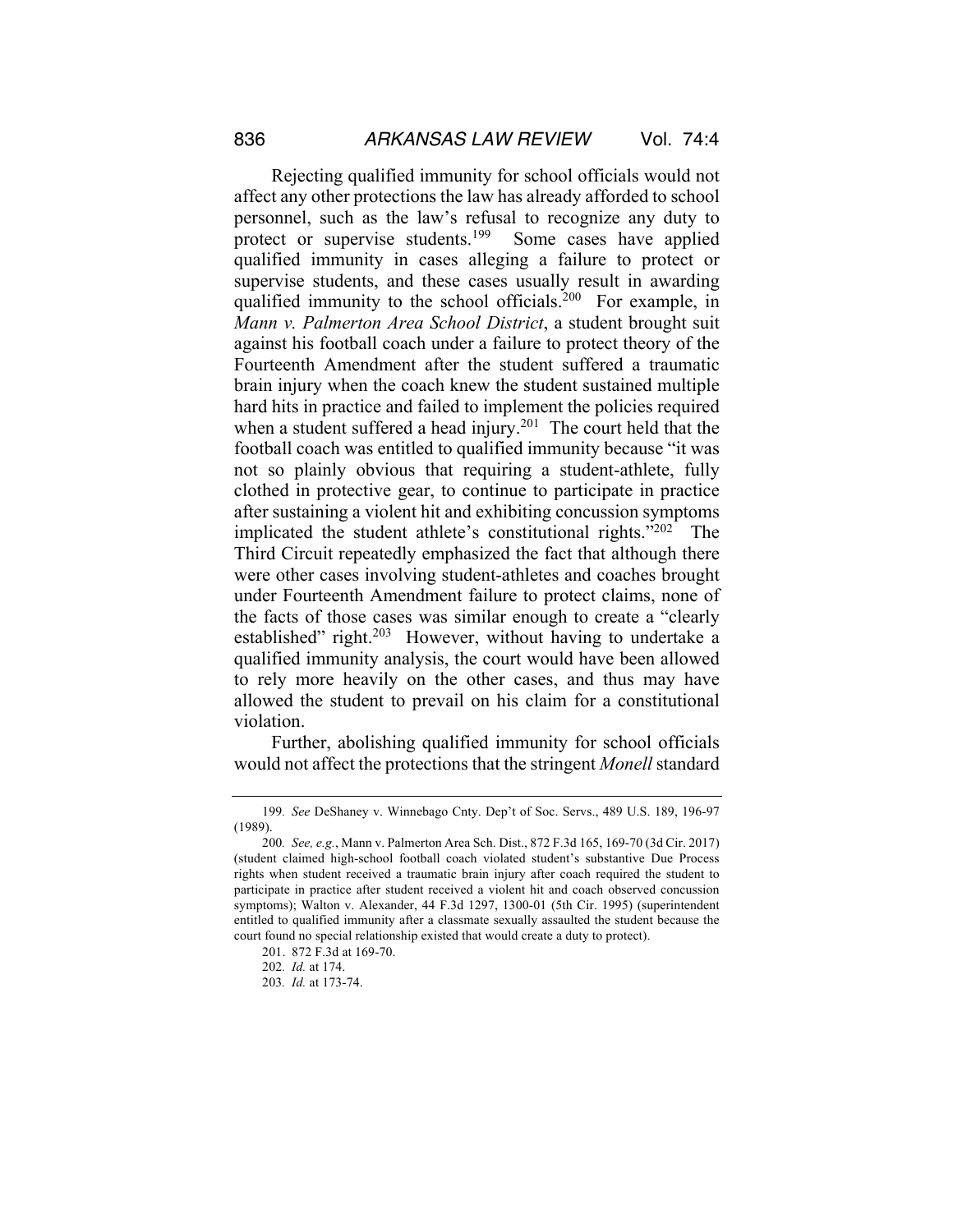provides to school districts and school officials.204 School districts often indemnify teachers and other school administrators when students bring claims under Section 1983.<sup>205</sup> If a school district or school board indemnifies a school official, another avenue for students to bring Section 1983 claims is against a school district or school board under *Monell*, which requires that (1) a state actor "violated the plaintiff's constitutional rights" and (2) the municipal entity be responsible for the violation because of the entity's policies, practices, or customs.206 Therefore, even with the availability of qualified immunity, teachers are rarely responsible for the financial burden that comes from Section 1983 liability. Even without qualified immunity, this framework would preserve the doctrine's goal of protecting public officials from financial liability.<sup>207</sup> The strict "deliberate indifference" requirement under *Monell* also serves to protect school districts from financial liability, meaning that eliminating qualified immunity in the K-12 context would not lead to more successful suits against school districts if suits brought against individual school officials fail.<sup>208</sup>

## **V. CONCLUSION**

The Supreme Court should abolish qualified immunity in favor of relying on existing legal standards when analyzing Section 1983 claims against school officials for violating students' constitutional rights. The modern application of the doctrine fails to protect students from constitutional violations because it requires too strict a reliance on cases with substantially similar facts. The *T.L.O.* standard for Fourth Amendment claims,

<sup>204</sup>*. See* Monell v. Dep't of Soc. Servs., 436 U.S. 658, 694 (1978); Stoneking v. Bradford Area Sch. Dist., 882 F.2d 720, 724-25, 729-30 (3d Cir. 1989).

<sup>205.</sup> 78 C.J.S. *Schools and School Districts* § 460 (2021).

<sup>206.</sup> Weatherby, *supra* note 55, at 160-61.

<sup>207</sup>*. See* Harlow v. Fitzgerald, 457 U.S. 800, 814 (1982) (noting that "the expenses of litigation" is one of qualified immunity's protections afforded to public officials).

<sup>208</sup>*. See Stoneking*, 882 F.2d at 725. This is important because one way that school districts receive the money they could use to pay damages, court costs, and attorneys' fees is from taxes levied against the communities in which they operate. *See Public School Revenue Sources*, NAT'L CTR. FOR EDUC. STATS., [https://perma.cc/J57T-FRKZ] (May 2021). Thus, *Monell*'s strict standard protects school districts, the school officials these districts may indemnify, and the families of students who attend those school districts.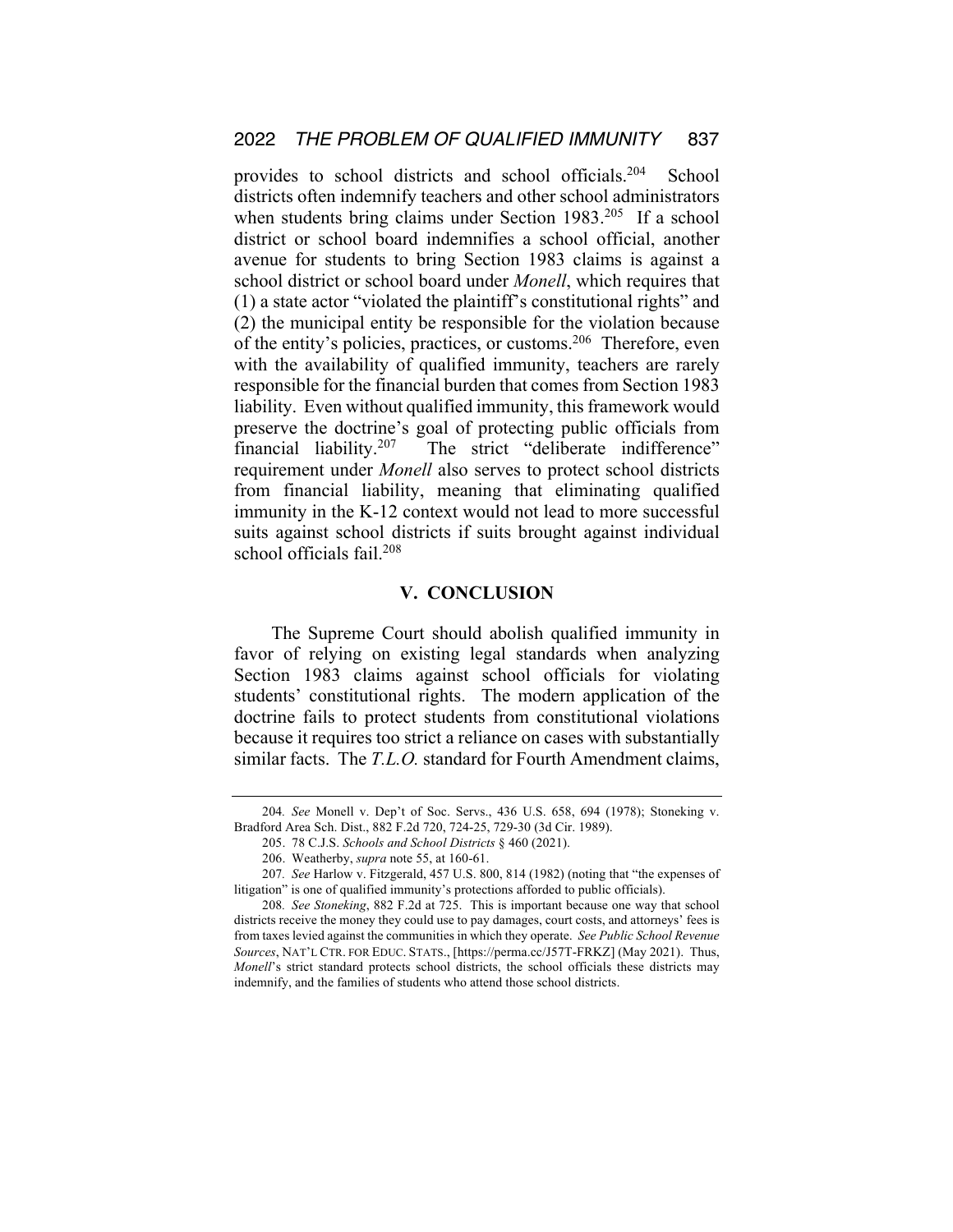the "shocks-the-conscience" standard for Fourteenth Amendment claims, and the *Tinker* standard for First Amendment claims more effectively balance students' interests and the need for adequate notice about what constitutes unlawful conduct. These tests will also preserve discretion for school officials to perform their job duties effectively. Further, eliminating qualified immunity in cases against school officials would not leave them entirely unprotected from students' Section 1983 claims.

Qualified immunity is not only a problem in K-12 schools.209 For years, scholars have noted the serious problems the doctrine poses, especially in excessive force claims asserted against law enforcement.<sup>210</sup> After the tragic death of George Floyd in May 2020 while in police custody,<sup>211</sup> many critics renewed the call for a repeal of qualified immunity, especially in the law enforcement context.212 The U.S. House of Representatives even passed a bill entitled the George Floyd Justice in Policing Act of 2021, which would amend Section 1983 to state that qualified immunity can no longer be a defense for law enforcement officers.213 However, not everyone is on board with the idea of abolishing qualified immunity.214 Considering the Supreme Court's reluctance to

<sup>209.</sup> Courts' applications of qualified immunity are problematic in all areas, not just K-12 public schools. However, it is important to focus on qualified immunity in the school context because schools are charged with the important task of "educating the young for citizenship[, which] is reason for scrupulous protection of Constitutional freedoms of the individual." Tinker v. Des Moines Indep. Cmty. Sch. Dist., 393 U.S. 503, 507 (1969) (quoting W. Va. State Bd. of Educ. v. Barnette, 319 U.S. 624, 637 (1943)).

<sup>210</sup>*. See, e.g.*, Schwartz, *The Case Against Qualified Immunity*, *supra* note 70, at 1798- 1800; Schwartz, *How Qualified Immunity Fails*, *supra* note 49, at 6-7, 22; John P. Gross, *Qualified Immunity and the Use of Force: Making the Reckless into the Reasonable*, 8 ALA. C.R. & C.L. L. REV. 67, 67 (2017).

<sup>211</sup>*. See* Evan Hill et al., *How George Floyd Was Killed in Police Custody*, N.Y. TIMES (Oct. 29, 2021, 9:48 AM), [https://perma.cc/8BR5-36XX].

<sup>212</sup>*. See* John Kramer, *George Floyd and Beyond: How "Qualified Immunity" Enables Bad Policing*, INST. FOR JUST. (June 3, 2020), [https://perma.cc/AY7K-MYM3]; Tyler Olsen, *George Floyd Case Revives 'Qualified Immunity' Debate, as Supreme Court Could Soon Take Up Issue*, FOX NEWS (May 29, 2020), [https://perma.cc/N7TX-EJL5].

<sup>213.</sup> George Floyd Justice in Policing Act of 2021, H.R. 1280, 117th Cong. § 102 (2021). As of April 19, 2021, only the U.S. House of Representative has passed this bill.

<sup>214</sup>*. See* Schwartz, *After Qualified Immunity*, *supra* note 92, at 315 & nn.18-19 (describing the Supreme Court and other scholars' "strongest defenses of qualified immunity").